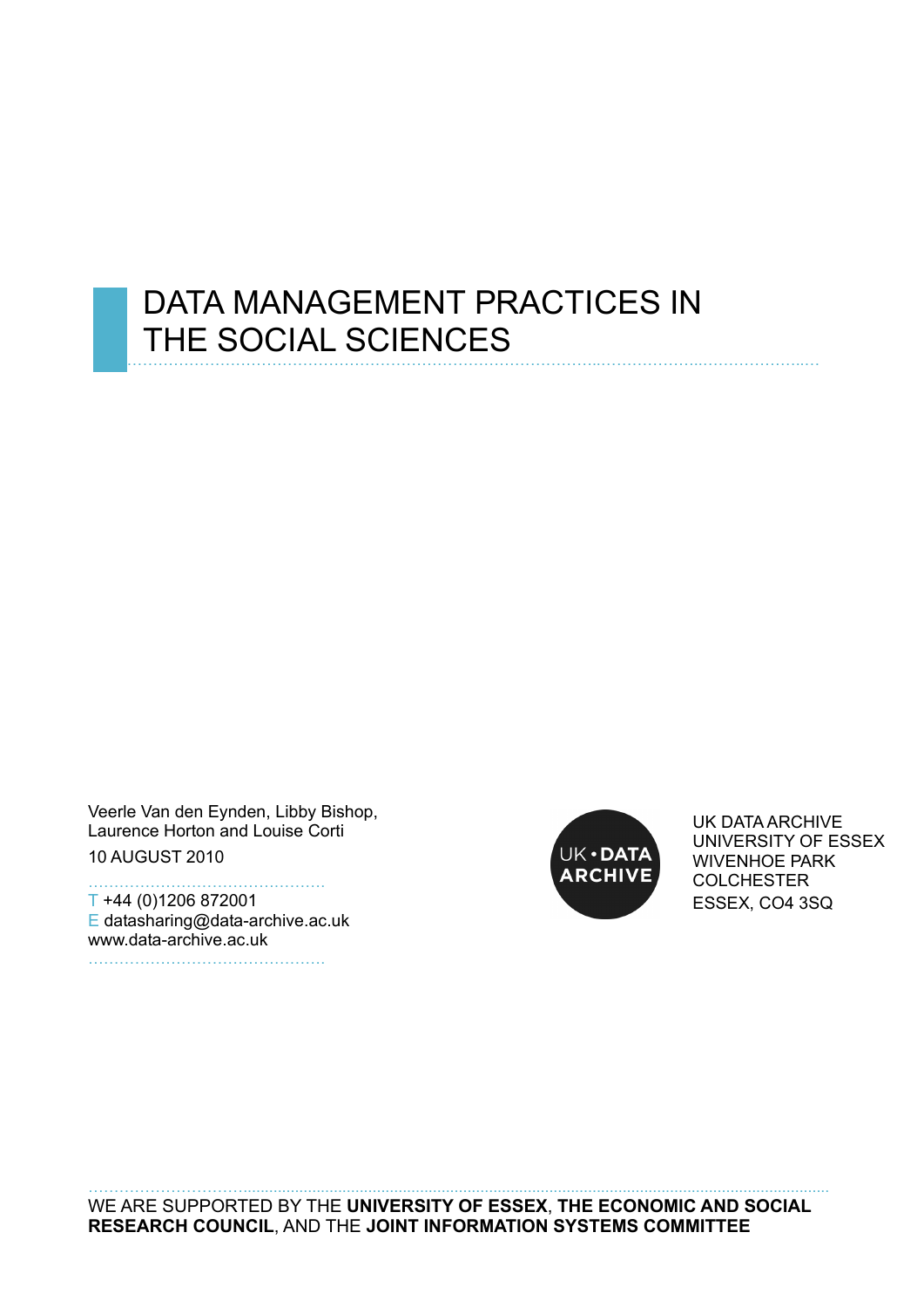## **Contents**

| 1 <sub>1</sub> |        |  |  |
|----------------|--------|--|--|
| 2.             |        |  |  |
| 2.1.           |        |  |  |
| 2.2.           |        |  |  |
| 3.             |        |  |  |
| 3.1.           |        |  |  |
| 3.2.           |        |  |  |
| 3.3.           |        |  |  |
| 3.4.           |        |  |  |
| 4.             |        |  |  |
| 5.             |        |  |  |
| 5.1.           |        |  |  |
|                | 5.1.1  |  |  |
|                | 5.1.2. |  |  |
|                | 5.1.3. |  |  |
|                | 5.2.   |  |  |
|                | 5.2.1. |  |  |
|                | 5.2.2. |  |  |
|                | 5.2.3. |  |  |
|                | 5.2.4  |  |  |
|                | 5.2.5. |  |  |
|                | 5.2.6. |  |  |
|                | 5.2.7. |  |  |
|                | 5.2.8. |  |  |
|                | 5.3.   |  |  |
| 5.4.           |        |  |  |
|                | 5.4.1  |  |  |
|                | 5.4.2. |  |  |
|                | 5.4.3. |  |  |
|                | 5.4.4. |  |  |
|                | 5.4.5. |  |  |
|                | 5.4.6. |  |  |
|                | 5.4.7. |  |  |
| 5.5.           |        |  |  |



The work is licensed under the Creative Commons Attribution-Non-Commercial-<br>Share Alike 2.0 UK: England and Wales Licence. To view a copy of this licence, visit<br>creativecommons.org/licenses/by-nc-sa/2.0/uk/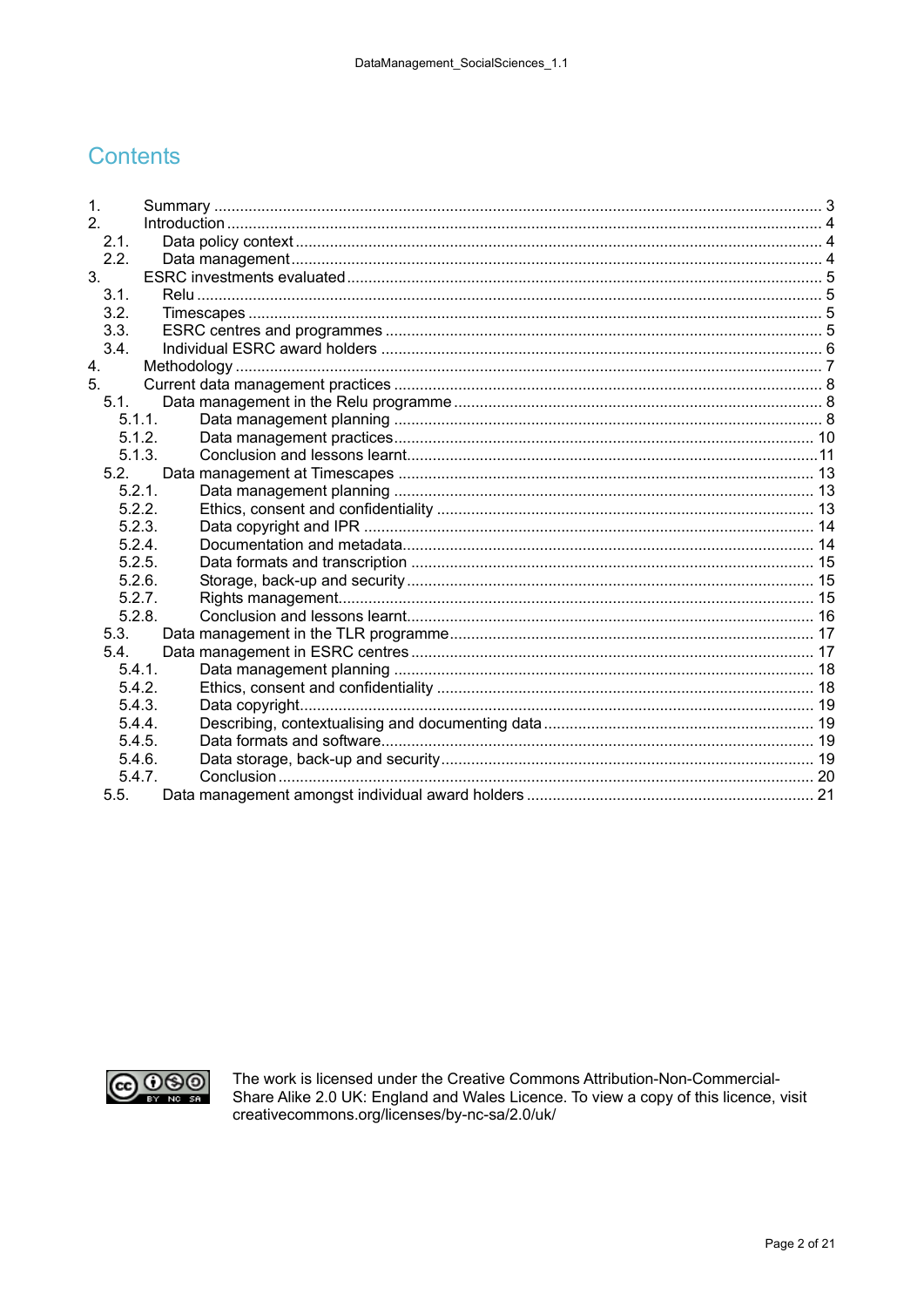### <span id="page-2-0"></span>1. Summary

Evidence has been gathered on existing data management practices and approaches to data management planning amongst researchers funded by the ESRC in its various investments. Data management was evaluated in the interdisciplinary Rural Economy and Land Use programme (Relu) and in the longitudinal qualitative Timescapes programme – two investments where special emphasis has been placed on data sharing which requires good data management practices. With ESRC research centres representing large and long-term research investments, data management practices in a selection of such centres was evaluated by interviews with directors and researchers. Data for individual research awards were compiled from ESDS information.

The communality is that all these research investments are bound by the ESRC data policy, which means that data need to be made available to the wider research community for re-use when research projects end.

The Relu programme approach is to support researchers to plan their own data management and to implement their own good data management practices through a programme-specific data policy that mandates data archiving and a dedicated support service funded by the research councils. The support service provides best practice guidance and tools for researchers to use. Data are being archived at existing research council infrastructures. Crucial is also the strong emphasis the programme director places on data sharing.

This programme piloted data management plans for the ESRC. Valuable lessons have been learnt about the usefulness of such plans. Researchers need clear information on how to plan data management in a meaningful way and often need additional support to develop good management procedures. Especially where research data may be confidential or sensitive, researchers need guidance on suitable informed consent procedures and anonymisation guidelines. Planning data management does not guarantee its implementation, and research funders need to consider how to ensure that good data management intentions are indeed implemented and revisited.

Timescapes provides an example of a centralised approach to data archiving and data management procedures at programme level. The programme built its own archive and has provided guidelines and tools for informed consent procedures that take data archiving into account, as well as anonymisation, transcription and documentation guidelines. Even with this central approach, engaging researchers into designing suitable data management and archiving solutions has been crucial to ensure researcher participation and workable solutions. Ultimately researchers have to implement the management procedures, which most of them have done.

The nature of the qualitative longitudinal research brings with it highly problematic data in terms of their management and archiving - data are sensitive, confidential, difficult to anonymise and require at times strict access control systems. Even with dedicated project funding, strong leadership and support services, significant challenges arose in creating archive-ready data.

In ESRC research centres and programmes the director may coordinate data management as part of research management. In practice most aspects of data management are the responsibility of individual researchers. Although data management is not formally planned, certain aspects are as part of ethical review procedures. Overall data management and data archiving is not costed in or planned much during a centre's planning stage.

Researchers have indicated that they want easy, practical and trustworthy solutions they can embed into research activities, rather than a range of guidelines or suggestions from which to choose. Centres often need solutions for easy file sharing, either for cross-institutional collaborations, or for remote working.

For individual grant holders the onus is on researchers themselves to look after data. Support is provided by ESDS via online guidance and a helpdesk answering queries. The main aspects for which researchers seek guidance is dealing with confidential research data, gaining consent for data to be archived, copyright of data and the costing of data management in grant applications.

When data are offered to ESDS for archiving, the main limiting factors are found to be lack of consent for data archiving and uncertainty over how to enable the archiving of confidential data.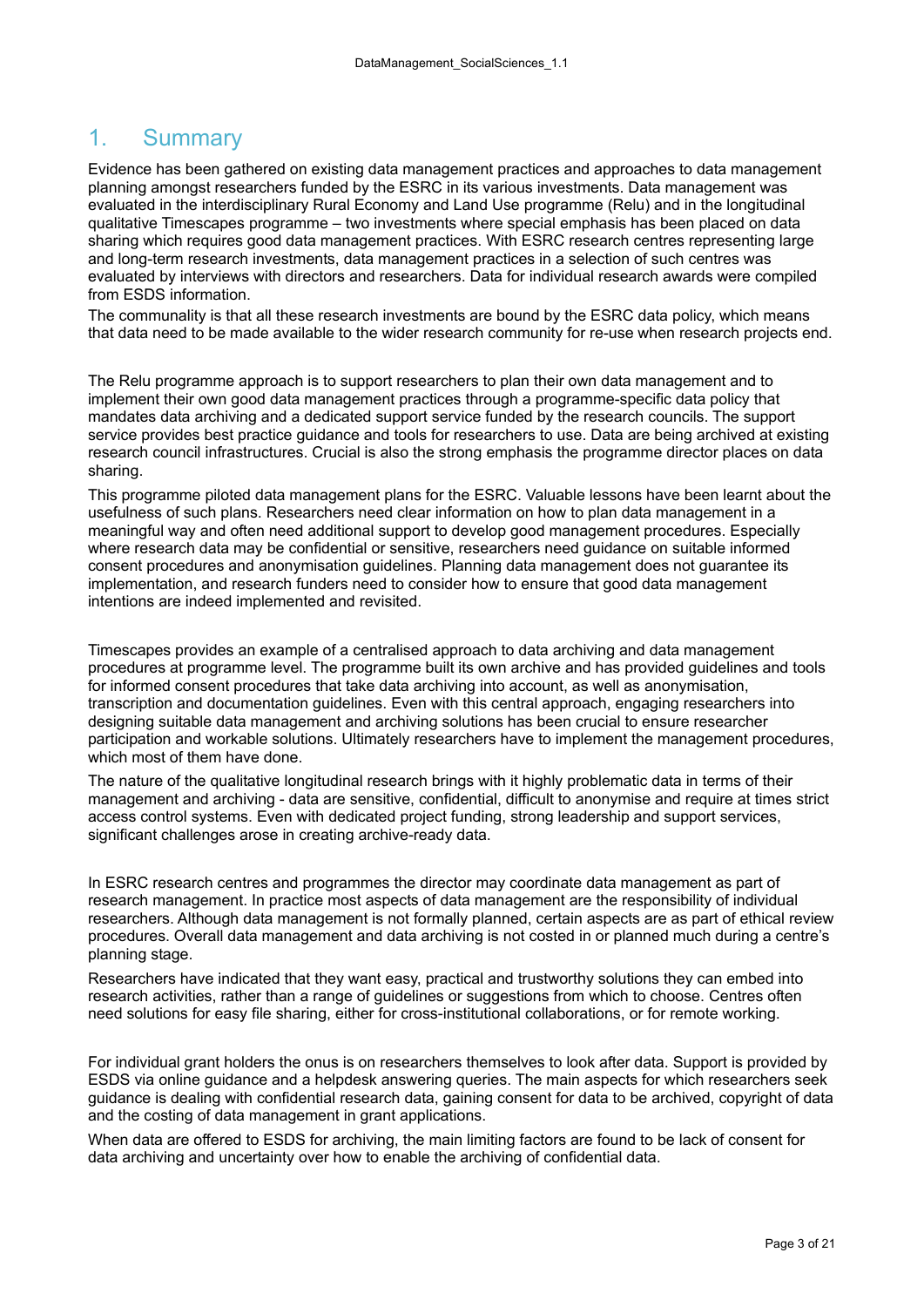## <span id="page-3-0"></span>2. Introduction

The 'Data Management Planning for ESRC Research Data-Rich Investments' project (DMP-ESRC)<sup>1</sup>, funded by the Joint Information Systems Committee (JISC) under the Managing Research Data Programme, aims to:

- evaluate existing data management practices amongst researchers in the social sciences c[o](#page-3-1)mmunity
- help develop and implement effective data management planning procedures and tools in the research lifecycle
- expand individual and institutional data managing and sharing capacity by providing best practice guidance, support and training.

The project is coordinated by the Research Data Management team at the UK Data Archive.

Presented in this report is evidence gathered on existing data management practices and approaches to data management planning amongst researchers funded by the ESRC in its various investments – ESRC research centres, research programmes and individual research awards. This evidence is based either on experiences of data support services coordinated by the UK Data Archive, or on information gathered from researchers in research centres and programmes funded by the ESRC.

The UK Data Archive has managed the Economic and Social Data Service (ESDS) since 2003. In addition to its key activities of preserving and disseminating qualitative and quantitative social and economic data and providing user support and training for secondary use, ESDS also supports ESRC-funded researchers as they prepare and archive their research data. Since 2004, a pro-active data management and sharing service has been pioneered at the Archive by hosting the Data Support Service for the interdisciplinary Rural Economy and Land Use Programme. In this programme project-level data management planning is implemented and detailed guidance on good data management practices provided to researchers. The Archive also has a strong link with the qualitative longitudinal Timescapes programme, where data archiving is one of the core activities. Emphasis has been placed on developing an archive infrastructure as well as providing guidelines to researchers for managing and archiving often problematic qualitative research data.

Information presented in this report is based on data management experiences for:

- the Rural Economy and Land Use programme  $(Relu)^2$
- $\bullet$  the qualitative longitudinal study Timescapes<sup>3</sup>
- eight past and present ESRC Research Centres and Programmes
- individual researchers (ESRC award holders), based [o](#page-3-2)n information gathered by the Economic and Social Data Service.

### 2.1. Data policy context

The Economic and Social Research Council (ESRC) is at the forefront of data sharing in the UK and in its data policy<sup>4</sup> requires researchers to offer all research data resulting from research grants to a designated data centre, the UK Data Archive. The Archive supports ESRC applicants and award holders in enabling data sharing for both quantitative and qualitative data, through the Economic and Social Data Service (ESDS). ESDS also ensures preservation and dissemination of archived research data in order to make them available t[o](#page-3-3) the research, learning and teaching communities.

#### 2.2. Data management

Data management in research encompasses all aspects of looking after, handling, organising and enhancing research data. Managing data well enhances the scientific process, ensures high quality data and also increases the longevity of data and opportunities for data to be shared and re-used.

<sup>&</sup>lt;sup>1</sup> www.data-archive.ac.uk/create-manage/projects/JISC-DMP

<sup>&</sup>lt;sup>2</sup> www.relu.ac.uk

<span id="page-3-1"></span><sup>&</sup>lt;sup>3</sup> www.timescapes.leeds.ac.uk/

<span id="page-3-3"></span><span id="page-3-2"></span><sup>4</sup> [http://www.esrcsocietytoday.ac.uk/ESRCInfoCentre/Images/D](http://www.data-archive.ac.uk/create-manage/projects/JISC-DMP)ataPolicy2000\_tcm6-12051.pdf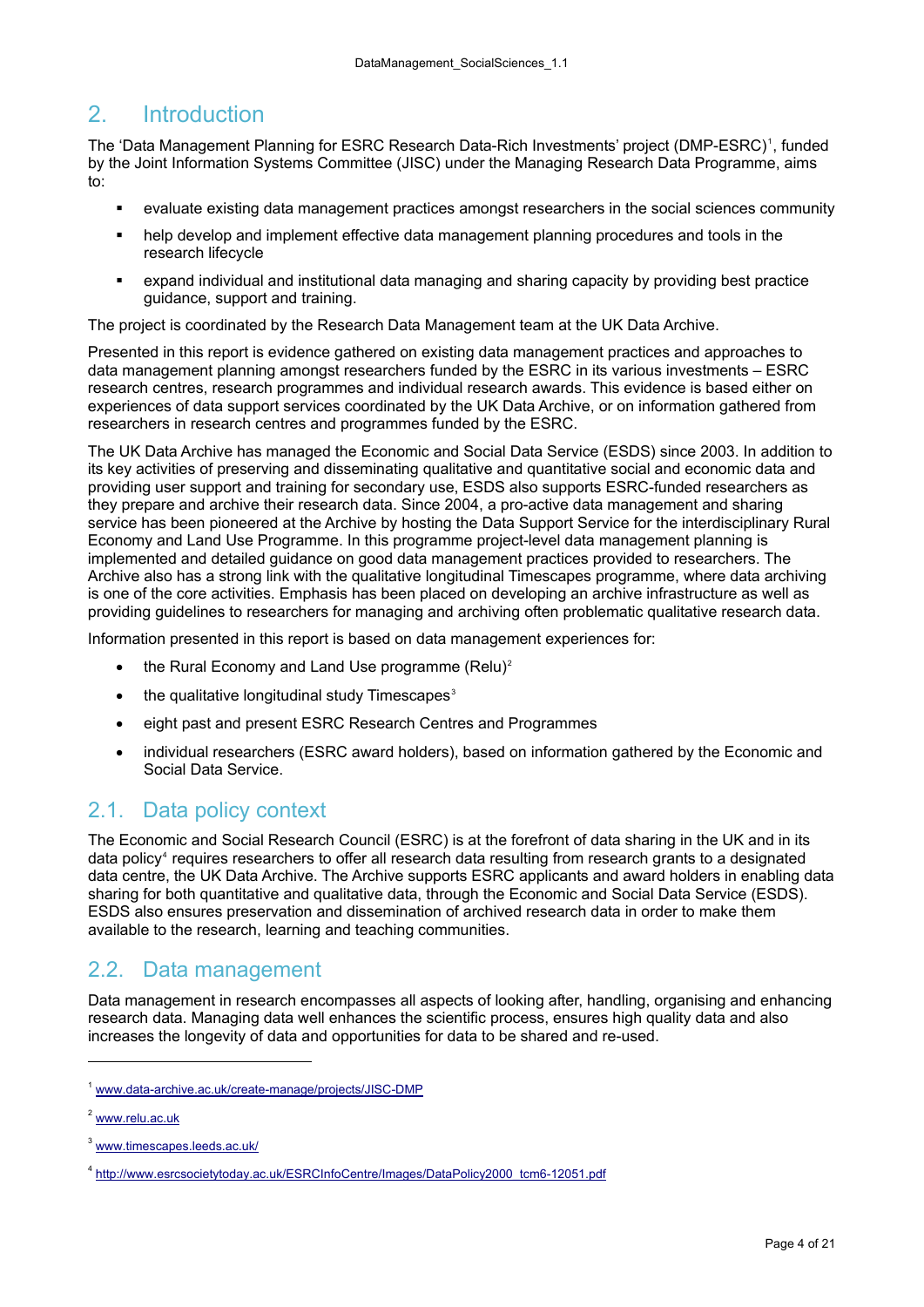<span id="page-4-0"></span>Key data management areas for the social sciences domain that were considered for this report are:

- data management planning in research design
- **EXECUTE:** ethics, consent and confidentiality
- data copyright and rights management
- contextualising, describing and documenting data
- data formats and software
- data storage, back-up and security
- **•** roles and responsibilities of data management

## 3. ESRC investments evaluated

#### 3.1. Relu

The Rural Economy and Land Use (Relu) programme (2004-2011) is an interdisciplinary research programme, funded by the ESRC, NERC and BBSRC. Interdisciplinary teams of social and environmental scientists study contemporary challenges that face rural areas in Britain. Through three consecutive funding rounds, 29 large collaborative research projects have been funded. Most projects are cross-institutional, involving two to six partner institutions and apply a variety of qualitative and quantitative methods, as well as modelling and simulations.

A programme-specific data policy<sup>5</sup> was developed for Relu, based on ESRC and NERC data policies, with the intent of advancing current practices in data management and sharing. The Relu data policy takes the view that:

- publicly-funded research data are a valuable, long term resource with usefulness both within and beyond the Relu progra[mm](#page-4-1)e
- all research data generated by funded Relu projects must be well managed by researchers throughout research
- all data must be made available for archiving at established data centres upon research projects finishing
- Relu funds support for data management throughout the lifetime of the Relu programme
- post-programme data management will be the responsibility of the research councils via existing data service providers
- a crossdisciplinary data support service (Relu-DSS), coordinated between the UK Data Archive and the Centre for Ecology and Hydrology (CEH) at Lancaster, through its Environmental Information Data Centre (EIDC) provides researchers with advice and support

In order for researchers to focus on their data management responsibilities throughout their research, award holders prepare a data management plan at the start of a project and implement it to ensure that data are well managed for the duration of the project. During research projects, advice and guidance on data management is provided to researchers by Relu-DSS through online guidance, training workshops and project visits to discuss data management and sharing issues with research teams.

### 3.2. Timescapes

l

Timescapes is a longitudinal qualitative study funded by the ESRC from 2007 to 2012. It is exploring how personal and family relationships develop and change over time. A consortium of five universities is conducting seven empirical projects that span the life course. In-depth interviews, oral narratives, photographs and other visual documents are being collected for the Timescapes archive. The archive is designed as a multi-media resource, giving equal consideration to textual, audio and visual data. The archive will also hold research outputs and an extensive array of documentation to enable the personal accounts of participants to be placed in historical, geographical and cultural contexts. Over 400 participants will be contributing data to the effort. The Timescapes study is distinctive in its explicit objective to simultaneously conduct and synchronise primary research, preservation and data reuse.

### 3.3. ESRC centres and programmes

The selected investments represent different (inter)disciplinary scopes within the wider social sciences domain. Most centres represent large cross-institutional collaborations, each receiving ESRC funding of £7

<span id="page-4-1"></span><sup>5</sup> www.data-archive.ac.uk/Relu/RELU%20Data%20Policy.pdf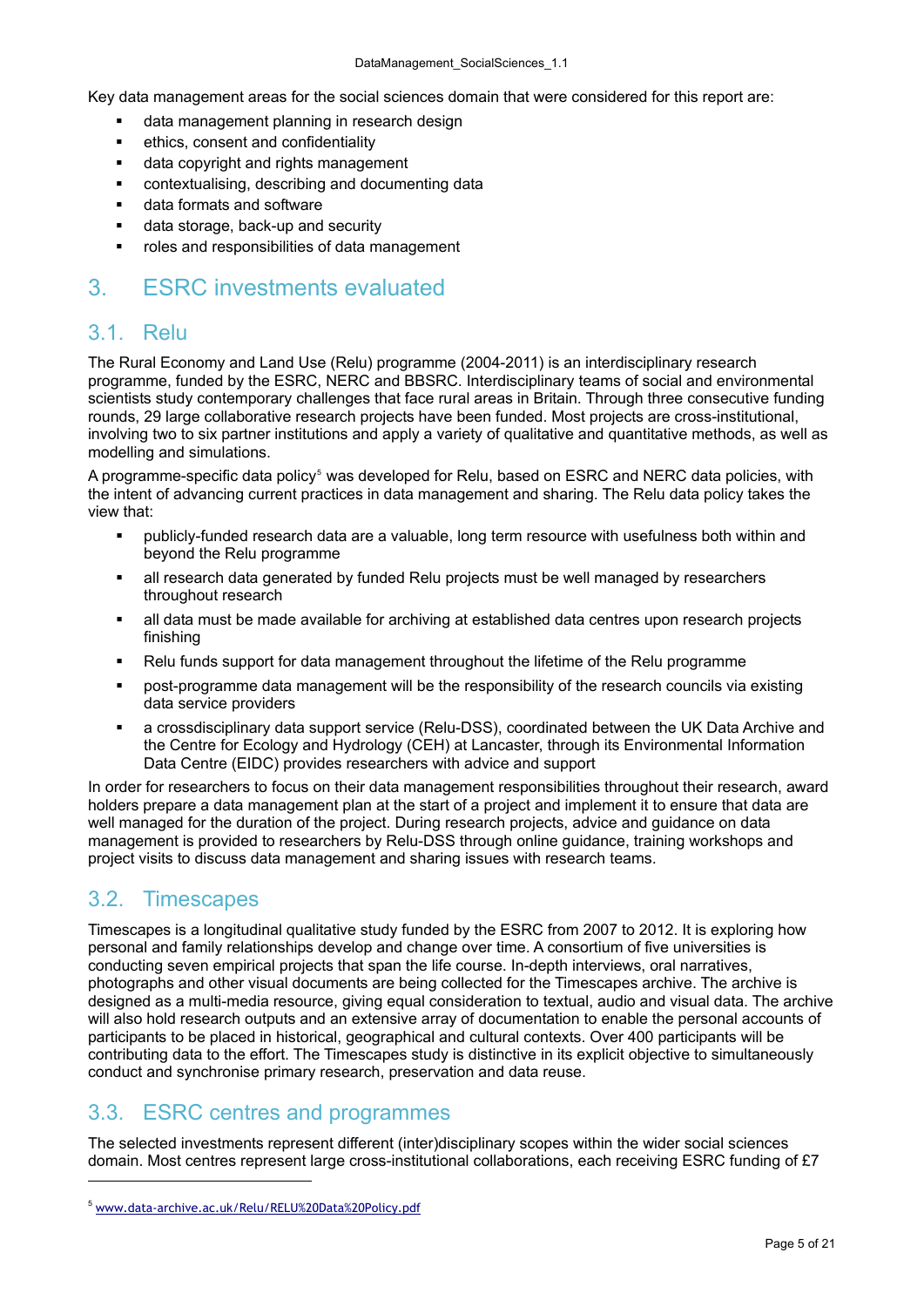<span id="page-5-0"></span>to 12 million over 10 years and employing 20 to 50 research staff alongside centre-based administrative and support staff.

The ESRC Centre on Migration, Policy and Society<sup>6</sup> (COMPAS), 2003-2013, is based at the University of Oxford in the School of Anthropology and highly interdisciplinary in nature, embracing ten disciplines in its research interests.

The ESRC Centre for Economic and Social Aspects of Genomics<sup>7</sup> (Cesagen), 2002-2012, is part of the ESRC Genomics Network and based at Lancaster [U](#page-5-1)niversity and Cardiff University. It is a multidisciplinary centre addressing the social, economic and policy aspects of developments in genomics. The centre draws on social science and humanities research through ethnography and qualitative interviews, working in the natural and medical sciences alongside life scientists, clinicians, [po](#page-5-2)licy actors and key stakeholders in genomics.

The ESRC Centre for Social and Economic Research on Innovation in Genomics<sup>8</sup> (Innogen), 2002-2012, also part of the ESRC Genomics Network, studies the evolution of genomics and life sciences and their social and economic implications and is based at the University of Edinburgh and the Open University. Law, economics and social sciences researchers engage in research projects in the UK, Africa, China and India.

The ESRC Centre for Competiti[on](#page-5-3) Policy<sup>9</sup> (CCP), 2004-2014, explores competition policy from the perspective of economics, law, business and political science and is based at the University of East Anglia.

The Centre for Research on Socio-Cultural Change<sup>10</sup> (CRESC), 2004-2014, is based at the University of Manchester and the Open University. Its mission is to analyse socio-cultural change in the context of sociotechnical innovation, economic insecurity[,](#page-5-4) and cultural diversity, with the intention to recognise different definitions and approaches to culture in its interface with processes of social change. CRESC research covers quantitative reuse of secondary data (e.g. lo[ng](#page-5-5)itudinal survey analysis) and qualitative research (ethnography, interviewing, audio and visual data).

The Third Sector Research Centre<sup>11</sup> (TSRC) c.2008 - 2013 is a collaboration across the Universities of Birmingham, Southampton, Kent and Middlesex. TSRC will bring together experts from a range of disciplines to develop a research programme that will lead to improved understanding of the key patterns, processes, and impacts of developments in the sector. This will strengthen the evidence base for policy towards the sector. TSRC will collaborate with, [a](#page-5-6)nd offer a wide variety of services to support those working in and supporting the voluntary sector. In addition, TSRC co-ordinates the work of three Capacity Building Clusters which will support and enhance research capacity within the sector.

The New Dynamics of Ageing<sup>12</sup> (NDA) programme is a cross-council collaboration seeking to improve the quality of life of older people. It runs from 2005 until 2012 and is funded by the Economic and Social Research Council (ESRC), Engineering and Physical Sciences Research Council (EPSRC), Biotechnology and Biological Sciences Research Council (BBSRC), Medical Research Council (MRC) and the Arts and Humanities Research Counci[l \(](#page-5-7)AHRC). The emphasis is strongly on multidisciplinary and crossdisciplinary research. Funding is £22 million, with 43% contributed by the ESRC. The programme currently consists of 35 projects across 62 UK higher education institutes. NDA projects cover 47 disciplines, the main ones being psychology, sociology, health sciences and primary care.

The Teaching and Learning Research Programme<sup>13</sup> (TLRP) was a significant programmatic investment funded by ESRC from 2000 to 2009. It was made up of numerous investments including 4 research networks, 52 research projects, 5 associated projects, 2 career development associates, 5 research training fellowships, 25 'Meetings of Minds' fellowships, over 20 thematic initiatives and 2 director's fellowships. The majority of projects applied qualitative or mixed m[od](#page-5-8)e research methodologies, focusing on the roles and practices of teachers, learners, agencies and institutions across the entire lifecycle of learning. The specific Technology Enhanced Learning (TEL) projects began in 2007 and this phase continues to 2012. The UK Data Archive is a co-PI for one of these TEL projects.

### 3.4. Individual ESRC award holders

ESRC funds over 400 new research awards each year across the wider social sciences domain. Half of those awards plan to create new research data.

l <sup>6</sup> www.compas.ox.ac.uk

www.genomicsnetwork.ac.uk/cesagen/

www.genomicsnetwork.ac.uk/innogen/

www.uea.ac.uk/ccp<br>10 www.cresc.ac.uk/

<span id="page-5-1"></span>

<sup>11</sup> www.tsrc.ac.uk/<br><sup>12</sup> <u>www.tsrc.ac.uk/</u><br><sup>13</sup> w<u>ww.tlrp.org/proj/index.html</u>

<span id="page-5-8"></span><span id="page-5-7"></span><span id="page-5-6"></span><span id="page-5-5"></span><span id="page-5-4"></span><span id="page-5-3"></span><span id="page-5-2"></span>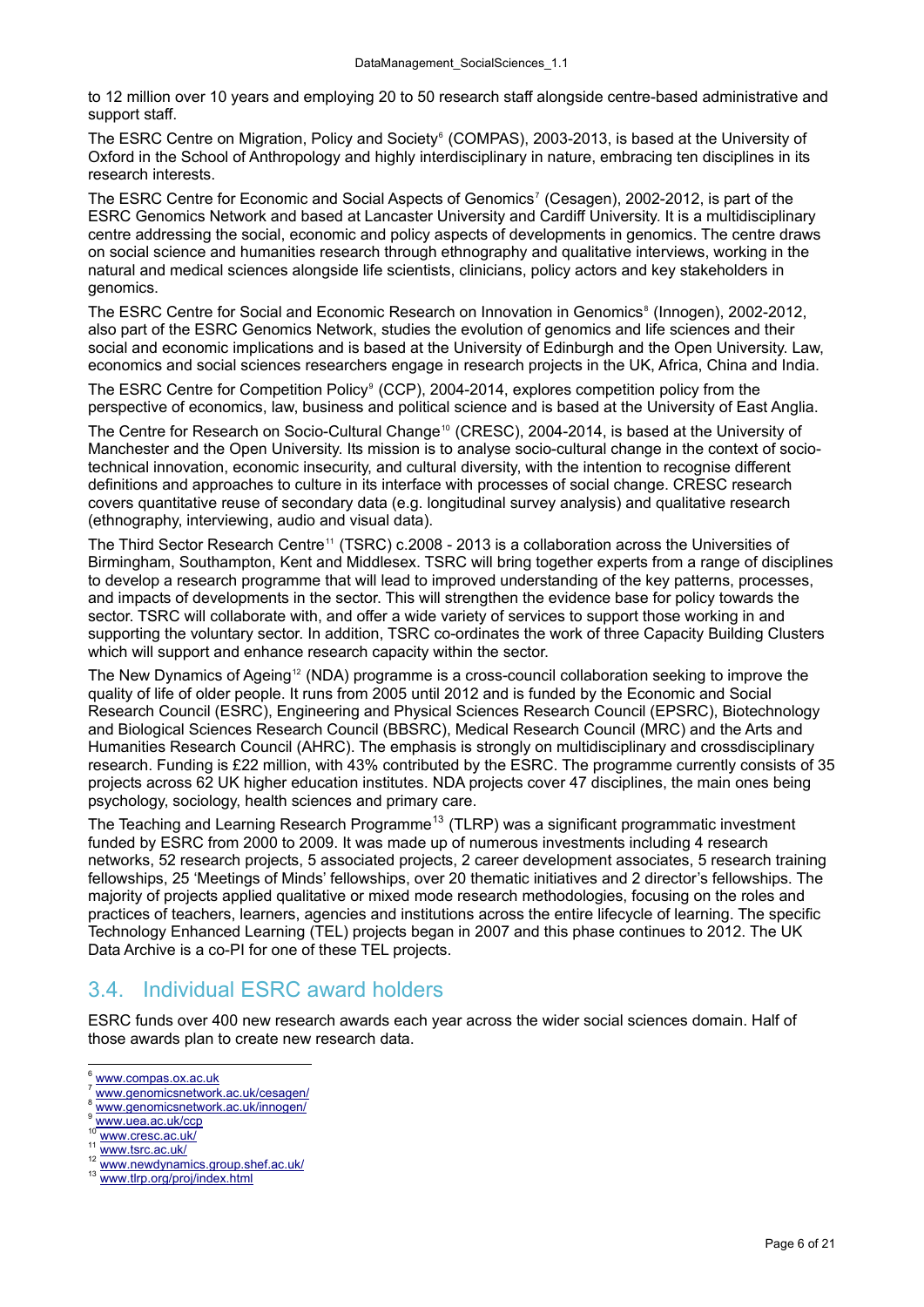## <span id="page-6-0"></span>4. Methodology

Data management practices and data management planning approaches were evaluated in a variety of ways.

For Relu, data management planning was evaluated by assessing data management plans from 36 projects (29 large projects, 4 pilot projects that created and archived data and 3 fellowships) for the quality of information provided by researchers in a plan. Data management evidence was compiled by the service manager from the interaction between the Relu Data Support Service and researchers for the period 2005- 2010 and from information provided by researchers within the programme.

Timescapes evidence on data management was compiled by the Timescapes research archivist, the programme director and the technical officer, based on their experiences and on discussions with researchers.

Interviews with directors, selected researchers and administrative staff at six ESRC centres and in two programmes provided data management evidence for large ESRC investments. One programme has finished and was reviewed retrospectively, one centre is in its first 5-year funding cycle, the remainder are in their second 5-year funding phases.

Data management information gathered for individual ESRC award holders is based on:

- the ESDS query database
- data-related grant application information provided to ESDS by ESRC for all awarded grants
- data archiving difficulties encountered when data are offered to the UK Data Archive and reviewed by its Acquisitions Review Committee.

ESRC award holders are required under the ESRC Data Policy to offer their research data to the ESDS for archiving at the UK Data Archive when research projects finish. In the research grant application form, a section considers the plans for archiving data resulting from the grant award. This is information on whether projects plan to create new qualitative or quantitative data, with a brief description of the type of data, plans and costs to prepare data for archiving and any expected difficulties in archiving data. Such data-related information in grant applications was reviewed for the period Nov 2008 – July 2010, in particular to assess anticipated difficulties regarding data archiving.

ESDS provides online guidance and support to award holders and applicants on data management issues<sup>14</sup>, as well as a helpdesk for queries. All incoming queries and their resolution are logged by ESDS in a queries database. Queries on data management topics were reviewed for the 20-month period Nov 2008 – July 2010.

When data are offered by ESRC award holders to the Archive, data offers are reviewed by the Acquisition[s](#page-6-1)  Review Committee (ARC) against specific criteria to decide whether or not a data collection can be preserved at the Archive. ARC decisions provide some information on data management issues that may prevent data archiving, e.g. ethical, legal and copyright issues, as well as lack of sufficient documentation to enable secondary use of data. ARC data were reviewed for the period Jan-Dec 2008.

<span id="page-6-1"></span><sup>14</sup> www.data/archive.ac.uk/create-manage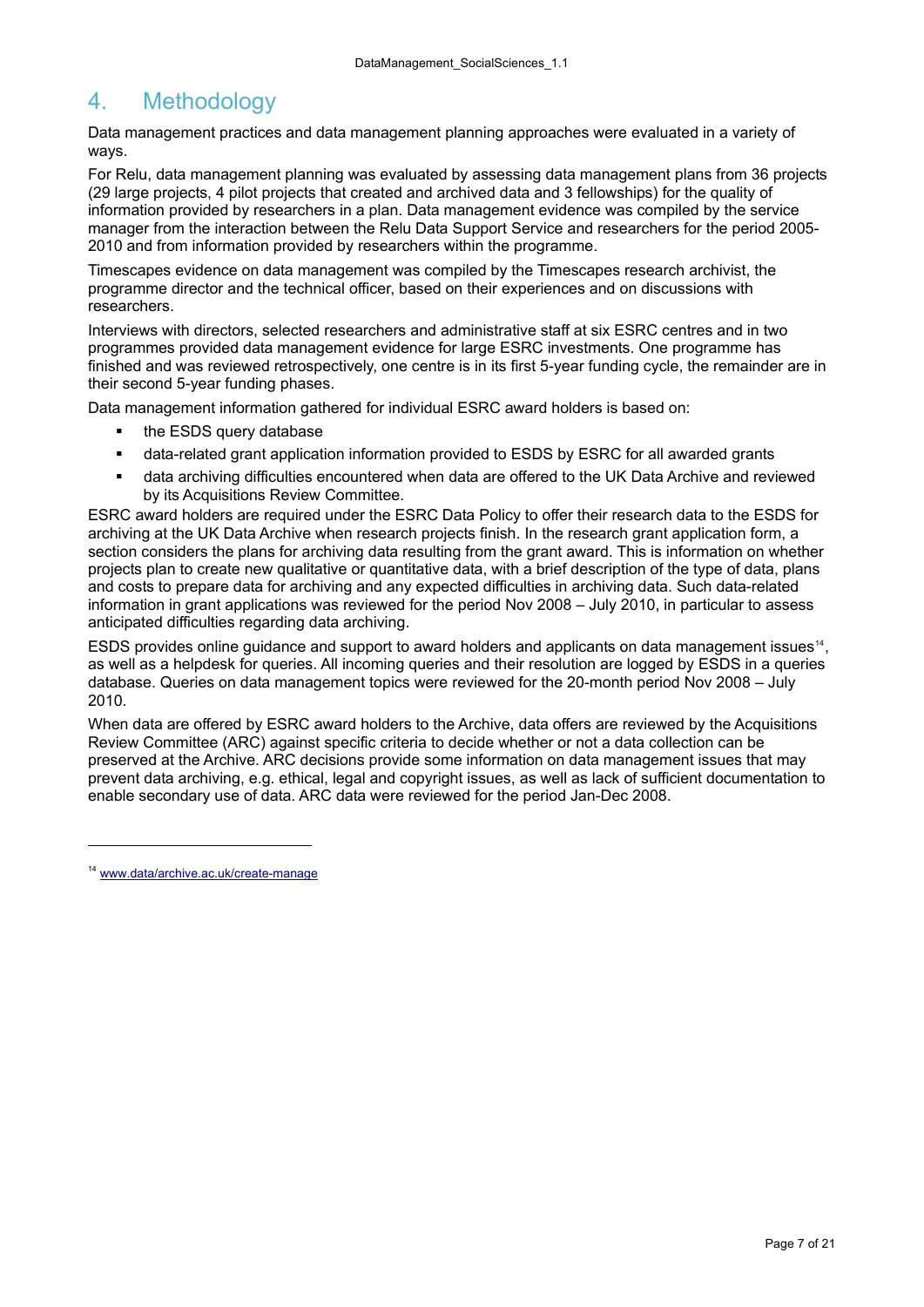### <span id="page-7-0"></span>5. Current data management practices

Data management practices vary widely across the various investments evaluated. This may depend on the emphasis a programme or centre places upon data management and data sharing, or on practices applied by individual researchers.

For each type of investment evaluated, data management practices are organised according to the relevant topical areas:

- data management planning
- ethics, consent and confidentiality when managing and sharing research data
- **data copyright and rights management**
- **EXECONTERT** contextualising, describing and documenting data
- data formats and software
- data storage, back-up and security
- roles and responsibilities of data management

#### 5.1. Data management in the Relu programme

#### 5.1.1. Data management planning

The Relu programme implemented data management planning at the start of the programme in 2004. At the start of each research project funded by Relu, award holders are required to prepare a data management plan, which is reviewed and signed off by the Relu Data Support Service.

In a data management plan<sup>15</sup> researchers describe:

- the need for access to existing data sources and any access limitations that may exist
- datasets planned to be produced by the research project
- planned quality ass[ur](#page-7-1)ance and back-up procedures for data
- **•** plans for management and archiving of collected data
- expected difficulties in making data available for re-use (through data archiving) and measures to overcome such difficulties
- who holds copyright and intellectual property rights of the data
- data management roles and responsibilities within the research team

The Relu-Data Support Service reviews all submitted data management plans by:

- verifying that datasets planned to be produced correspond with the planned research activities as described in the research proposal
- ensuring that all relevant data management aspects have been considered, with meaningful information provided in the plan
- where difficulties are anticipated to make data available, consider whether solutions have been suggested
- ensure that a team member with data management responsibility is in place at each participating institution

After the review, the plan is either signed off, with data management advice given where needed, or researchers are asked to revise the plan where information may be insufficient.

The pro-active engagement of the Relu Data Support Service with researchers enables a review of the data management planning approach adopted by Relu.

#### 5.1.1.1. Quality of data management plans

The information is presented according to the questions asked in a plan.

*Datasets planned to be produced by the research project* 

Most plans contain sufficiently detailed lists of the various datasets planned to be produced. In a few cases information was vague and award holders were asked to provide better or more detailed information. For

<span id="page-7-1"></span><sup>15</sup> www.data-archive.ac.uk/Relu/DMP.doc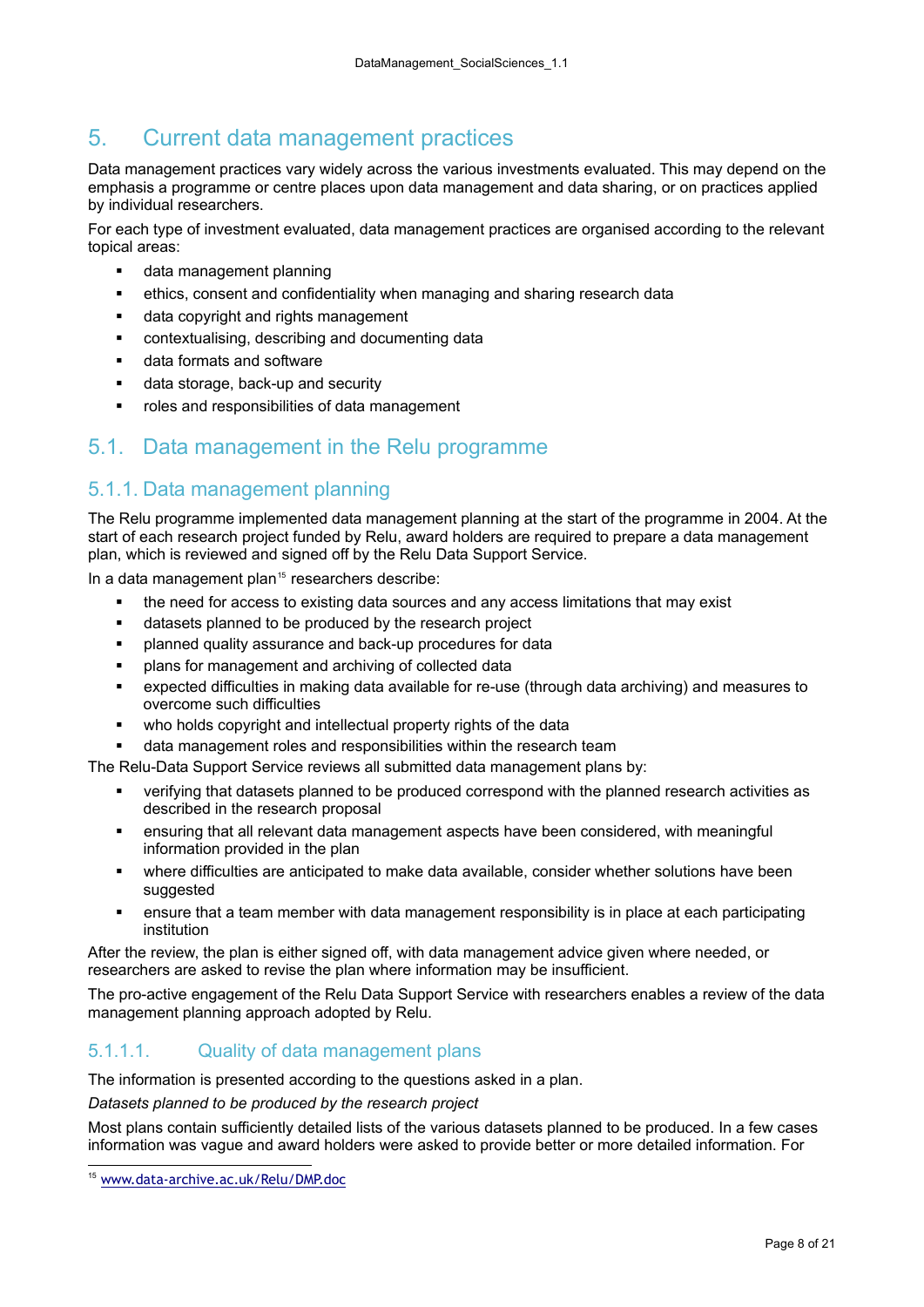each dataset, the format or software in which data will be created or stored is specified and storage details are provided. Dependent on projects, storage may be solely on an institutional server or on a combination of server, PCs, institutional virtual environments and back-ups on movable media (e.g. CD, DVD).

During research projects, research activities may change and actual datasets produced at the end of a project can be different from those initially planned.

#### *Planned quality assurance for data*

All plans include good information on how data quality will be ensured. Measures include:

- Institutional quality assurance procedures, ISO standards
- **Standard data collection protocols**
- Standardised data recording (data entry sheets, validation rules in databases)
- Instrument calibration
- **Recording metadata, labelling data**
- **•** Documenting methods and procedures
- **Training researchers**
- Pilot studies
- Double data entry
- Validation check, cross-checking
- Random checks
- Peer review of data
- Data record forms
- File naming standards

#### *Planned data back-up procedures for data*

Overall the information provided within this section is excellent. Most data management plans describe institutional data storage and back-up procedures that are in place. Most projects store data on institutional servers, which guarantees regular back-up and transfers the responsibility to institutional IT staff.

Some projects mention additional back-ups researchers plan to carry out (e.g. onto disks or hard drives, or by sharing copies of data between partner institutions) or state that the principal investigator will hold a master copy of all data, besides data held on partner servers.

Three data management plans failed to incorporate information for partner institutions, only listing procedures at the host institute.

Only four projects have specific data management staff allocated to the project, which have a role in overseeing data storage and back-up procedures (besides other responsibilities).

#### *Expected difficulties in making data available for re-use and measures to overcome difficulties*

Only 14 plans provide excellent information on this topic; in 10 plans the information is sufficient, whereas in 12 plans the information is vague or contains a simple statement that 'no difficulties in making data available for secondary use are anticipated'. In six project where no problems to make data available for archiving were foreseen, researchers did not consider obtaining consent for data obtained through interviews or surveys to be shared, or collected data under unnecessarily strict confidentiality agreements. Data obtained through interviews / surveys could therefore not be archived due to confidentiality restrictions. Researchers may thus underestimate potential difficulties to archive and share data, especially for confidential, commercial or sensitive data.

Almost half the plans (17) state that data confidentiality, the inclusion of personal data in research data, and copyright of third party sources may limit the archiving of some research data, with overall valid reasons given. Confidentiality restrictions may be in place due to commercial confidentiality (e.g. business information for farms) or where interviewees are easily identifiable (e.g. elite interviews with public body stakeholders and policy makers). Copyright limitations exist mostly where research projects use licensed data sources within GIS systems, to create derived data or to model research scenarios. Use of Ordnance Survey data in GIS typically limits sharing even many derived data.

Only six plans then provide information on how such difficulties may be overcome by the researchers, e.g. by anonymising data, aggregating data, obtaining consent to share data, or discussing data archiving with owners of licensed data.

#### *Data copyright and IPR*

Copyright / IPR of the data is generally with the researchers. At times there is joint copyright through use of third party data.

*Data management responsibilities within the research team*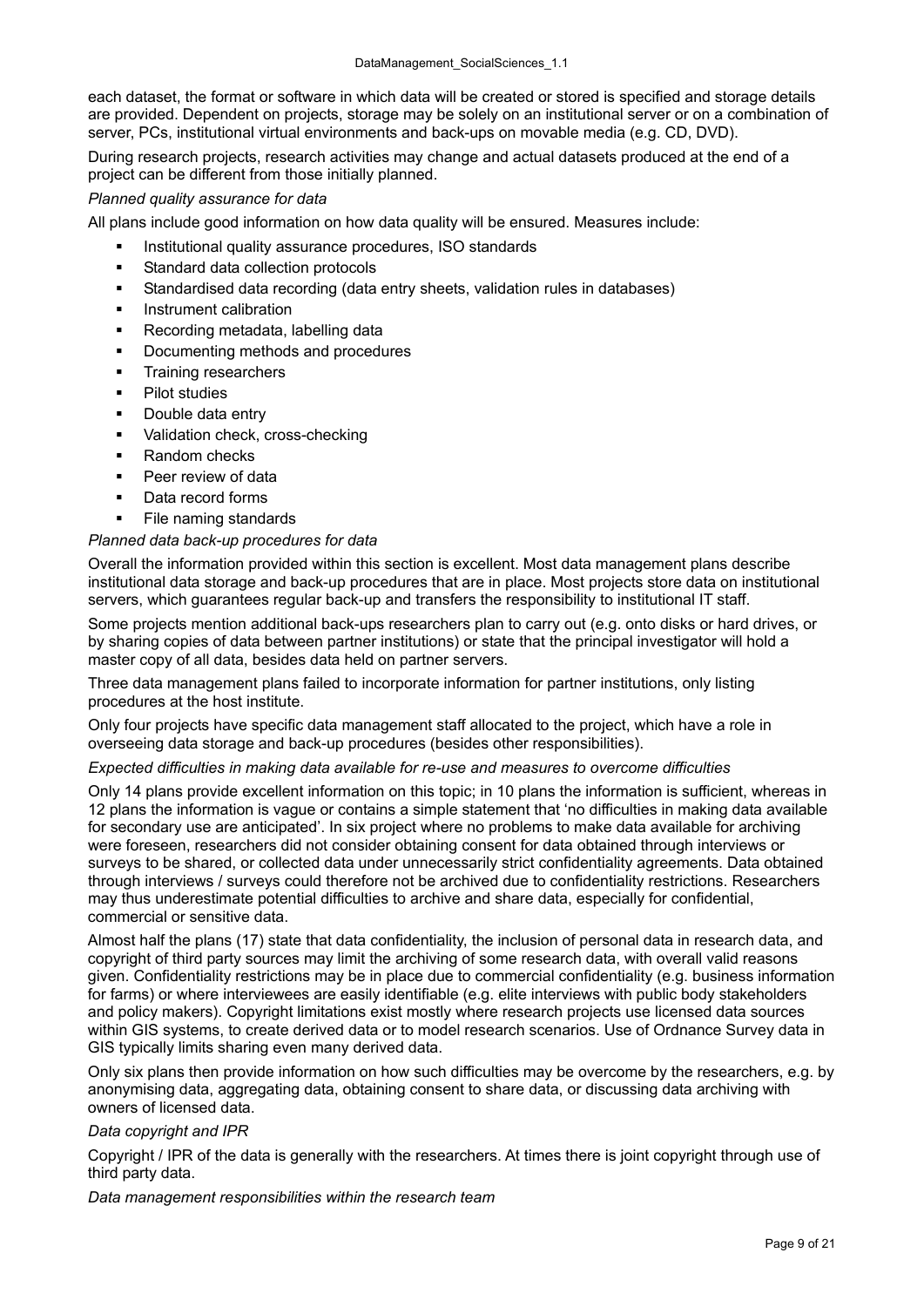<span id="page-9-0"></span>Most projects allocate data management responsibilities to various researchers within the research team – typically one person per partner institution or one person per work package.

A few projects allocate only one person with data management responsibility for the entire project. For crossinstitutional projects, it is not clear how that is manageable.

Four projects have a dedicated data manager, database manager or project manager with overall data management responsibility.

#### 5.1.1.2. Data Management Plan reviews by Relu-DSS

The Relu Data Support Service reviewed all data management plans and either provided additional data management advice and suggestions, or - if information was insufficient - asked for a revised plan to be submitted. The latter was requested for 6 projects. The main advice that needed to be given was for researchers to consider the potential restrictions of data confidentiality and copyright on the ability to archive and share research data and the importance of gaining consent and copyright clearance where needed for data to be archived.

From 2006 onwards, thanks to strong emphasis placed by the Relu director on data archiving and with additional research council funding, Relu-DSS could take a more pro-active and targeted approach in working directly with each Relu research team, providing information on various data management topics at various stages of the research cycle (before the research proposal application, at the start of a research project and in the course of the research project) and providing training to researchers. This improved the quality of data management plans and increased the attention paid by researchers to data management issues.

#### 5.1.1.3. Researchers' views on data management planning

Various Relu principal investigators of finished research projects were asked during telephone interviews for their critical views on the data management planning approach adopted by Relu and whether they thought that data management plans served a purpose, improved research quality or helped researchers; or whether the plans were perceived as additional administrative procedures. They were also asked to which extent the plan was shared within the research team, whether data issues were discussed at team meetings or whether researchers took autonomous decisions on how to look after their own data.

Researchers perceived the benefit of completing a data management plan that it made them think about and discuss data issues within the project team. Researchers found face-to-face meetings with the Relu-DSS to discuss project-specific data issues essential, as this allowed them to ask specific questions pertinent to their research, without needing to read extensive online guidance. Also training workshops on relevant data management topics were considered essential. Researchers indicated that more practical advice was needed on how to plan data management and complete a plan, with clear examples and instructions.

#### 5.1.2. Data management practices

Whilst data management planning was coordinated for the programme through the use of standardised forms and procedures, no standardised data management procedures were implemented at programme level, due to the very diverse nature of the Relu research, the methods used and the data created. Instead, the DSS provided good practice guidance for researchers on all relevant data management topics via:

- online quidance<sup>16</sup> later developed into an extensive web resource on the UK Data Archive website<sup>17</sup>
- published data management guides: Guidance on Data Management (2006) and Managing and Sharing Data – a best practice guide for researchers ( $1<sup>st</sup>$  ed. 2008;  $2<sup>nd</sup>$  ed. 2009)<sup>18</sup>
- workshops on a variety of data management topics, with research projects required by the programme dire[ct](#page-9-1)or to ensure that researchers attended such workshops.

Data management practices and knowledge are typically not uniform across teams of researchers. Most Relu projects involve various collaborating partner institutions and large teams of resear[che](#page-9-2)rs. The exchange of data management knowledge or sharing of information on data management practices between the award holder and the rest of the research team or between collaborating institutions is often lacking. Data management issues are typically not discussed much during team meetings and may not be considered as

<sup>&</sup>lt;sup>16</sup> relu.data-archive.ac.uk/reluadvice.asp

<sup>&</sup>lt;sup>17</sup> www.data-archive.ac.uk/create-manage

<span id="page-9-2"></span><span id="page-9-1"></span><sup>&</sup>lt;sup>18</sup> www.data-archive.ac.uk/media/2894/managingsharing.pdf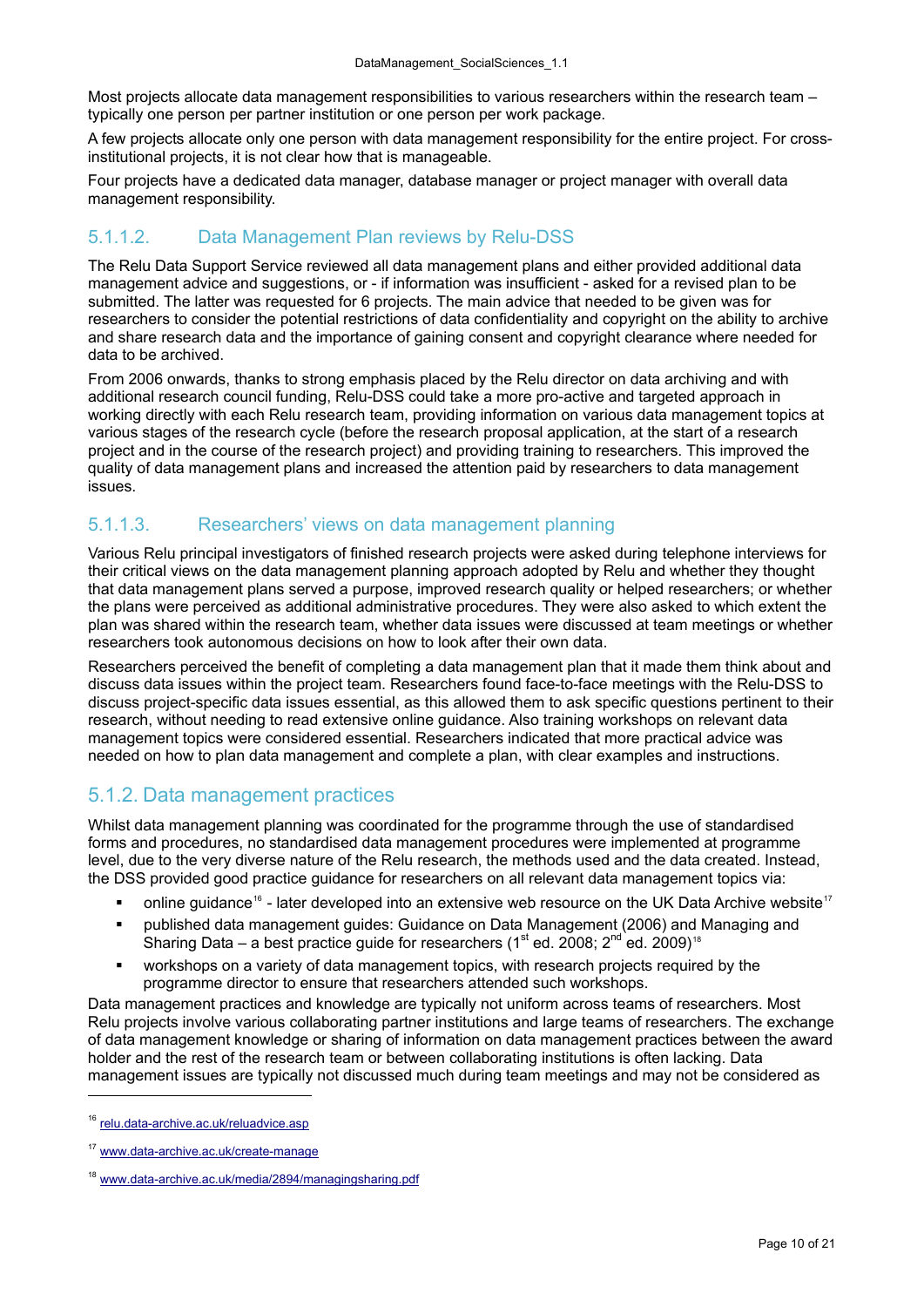<span id="page-10-0"></span>priorities within the research procedures. Various projects encountered situations where the award holder may have ideas about how best to manage research data, but not share this information with junior researchers, or where partner institutions have inconsistent procedures in place.

Data management intentions listed in the data management plan may not be followed through by researchers. At no time were award holders or research teams encouraged by the research council to re-visit the data management plan or asked to report back on data management practices. Relu-DSS re-visited the plan with each research team during project visits (typically midway through research) and discussed any issues that could affect the data sharing potential of data, such as data confidentiality, copyright of data, data preparations and descriptions. There was no particular evaluation of whether planned data storage, back-up and quality assurance procedures were indeed put in place by researchers.

Through meetings and discussions with research teams at various stages of research and at the time of archiving research data at the UK data Archive, Relu-DSS found that key data management issues that need particular attention in order to ensure that data can be shared and have re-use potential beyond the primary research are:

#### 5.1.2.1. Consent, confidentiality and ethics

Many researchers were found to be unsure how to enable the archiving and sharing of research data deemed confidential when data are obtained from research with human participants. Researchers may hesitate to consider sharing confidential research data and often draw up confidentiality agreements with participants to encourage their participation. Such agreements usually do not take data sharing into account. Confidential research data can, however, be shared ethically, if researchers openly discuss data sharing with research participants, and gain their consent for research data to be shared, with the proviso that where necessary data are anonymised or access to archived data can be regulated in order to protect participants' identities. Many of the early projects did not discuss data sharing with participants, resulting in data that could not be archived.

Relu-DSS placed particular emphasis on this data management aspect from 2007 onwards, by providing all Relu researchers with detailed information and guidance, by encouraging researchers to use UK data Archive template consent forms and by organising various training workshops for Relu researchers on this topic.

#### 5.1.2.2. Data copyright

Researchers are not always clear about who owns copyright over data, especially where data are created from existing data sources. The use of licensed input data and integration with newly developed data may at times prohibit the archiving of datasets, subject to license holders agreeing to data sharing.

#### 5.1.2.3. Describing, contextualising and documenting data

Researchers were at times unsure how best to document and describe data with sufficient detail so they can be understood, interpreted and therefore re-used by a wide research audience. Various projects used no uniform transcription style or template when transcribing interviews. Data labelling was at times unclear or incomplete and spreadsheet data of varying organizational quality.

#### 5.1.3. Conclusion and lessons learnt

- Data management plans need to contain clear, practical and detailed information for researchers, pointing out issues that are relevant.
- Support services need to give clear and specific advice that researchers understand (not speak in 'data archiving' jargon).
- A pro-active and individual approach by data support services in providing topical data management information to researchers helps to ensure that researchers are well informed about relevant issues, that data management plans are well developed and that data sharing limitations are avoided.
- Researchers value opportunities to be able to discuss data management issues face-to-face with experts.
- Researchers may under-estimate difficulties to archive and share data, especially for confidential, commercial or sensitive data.
- Researchers may fail to gain consent for data sharing due to being unaware of the importance of discussing data sharing during consent procedures, thereby jeopardising the ability to share research data when research ends.
- Preparing a data management plan does not mean that data management is put into practice.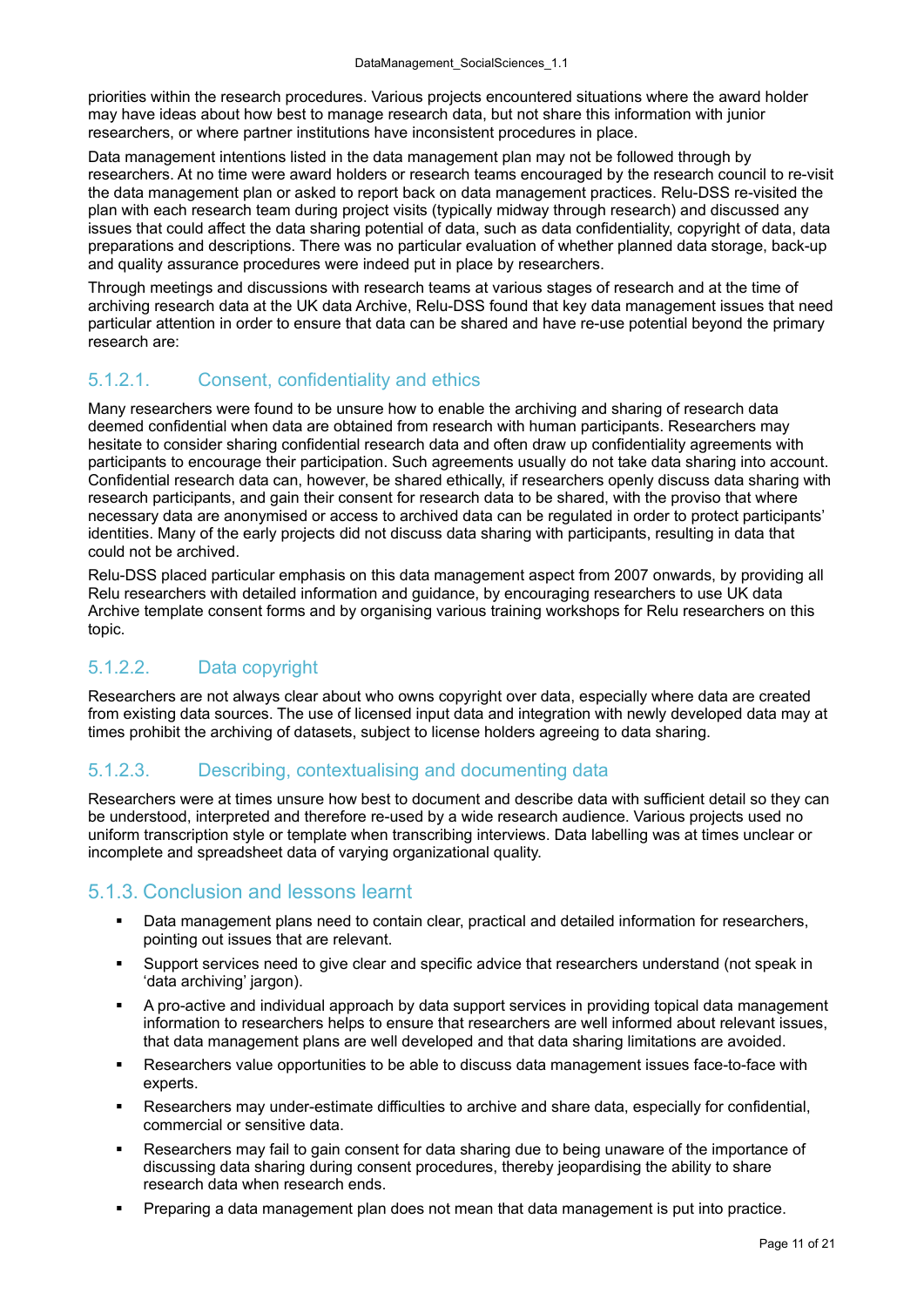Research funders need to consider how they can ensure that plans are regularly reviewed by researchers and that data management practices are implemented, e.g. by requiring researchers to report on data management practices applied.

- Strategies are needed to ensure that all researchers within a research team are equally informed about and aware of data management issues.
- Researchers may struggle to find time to implement data management practices, especially in the latter stage of research.
- Mandating data archiving has a role to play, as very few researchers would voluntarily make data available for archiving or implement relevant data management practices. The data policy alongside strong encouragement by the programme director meant researchers had to implement certain data management strategies.
- Relu shows that a combination of a data policy, well-established data sharing infrastructures (UK Data Archive and EIDC), data support for researchers and active support of programme directors, results in increased availability of research data to the research community.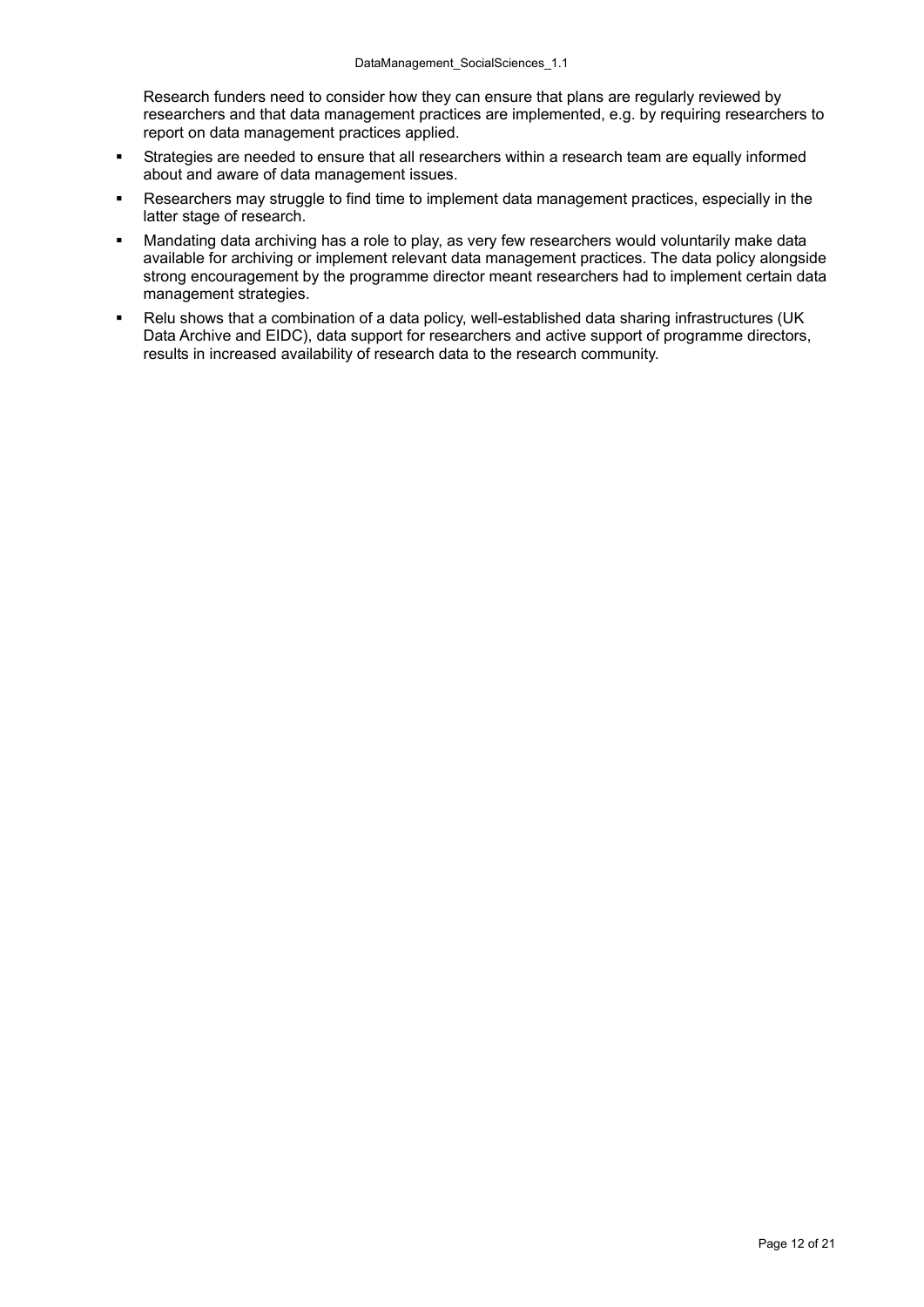#### <span id="page-12-0"></span>5.2. Data management at Timescapes

#### 5.2.1. Data management planning

From its inception, creating archive-ready data was a primary goal for Timescapes. While no formal data management plans were used, steps were taken consistent with such planning to assure the creation of archive-ready data.

The design of the programme was to develop a scaled up study comprising a network of projects that would be integrated in terms of their methodological focus and their common approach and commitment to archiving. To that end the programme built in common research and fieldwork questions, common base data, and a commitment to use centralised protocols for the management and deposit of data in the archive<sup>19</sup> – protocols for transcription, consent, anonymisation and so on — and high standards for the production of sound recordings that would be digitised 'at source' i.e., in the field. There was a commitment in the bid to using a standardised analysis package (NIVO) and assigning key words to interviews to enhance searching. Timescapes set up a legal sub-contract agreement with the projects in the first year which set out thei[r](#page-12-1)  commitment to archiving and general principles for data sharing etc.

Some aspects of data management planning received more emphasis than others. Priorities were shaped by two realities. First, the primary goal in the first two years was to establish the archive infrastructure—all other objectives had to wait. Second, there was patchwork funding for the projects so they ran over different lengths of time which limited their longitudinal integration.

One of the problems faced was a highly practical one – the projects began in Feb 2007 but data protocols were not available until much later, through late staff appointments (the senior archivist in July 2007 and the technical officer not until 2008) and also part-time role of the archivist which has undoubtedly been a factor in available resources to get things done. In hindsight, the director and archivist agree that resources should have been used differently to ensure an equivalent full-time person – such as a part time archiving officer – to help support the senior archivist.

As a result, decisions were taken to focus on key aspects of data management that determined future usability of the data (e.g., consent for reuse) and handle other issues (e.g., inconsistent formats) at later dates.

#### 5.2.2. Ethics, consent and confidentiality

In Timescapes, differences emerged between archiving staff and researchers around the use of written informed consent. The legal clarity of written consent was very attractive to the archive, and less so for researchers. For example, for some participants, the language of the form was too complicated or intimidating and a more informal, verbal approach worked better. Also researchers wanted to gain optimal levels of research participation (and some projects had very difficult recruiting profiles to fill) and build rapport with participants before discussing archiving. In latter stages of research, they argued, participants would have a much clearer understanding of what would go into to the archive and would be more able to grant authentic informed consent. The longitudinal method meant there would be repeat contacts with participants and numerous opportunities to seek consent later in the process, though there was always the risk of participants dropping out without giving consent for archiving.

The process of producing a model consent form acceptable to all the projects took a great deal of time, including drafting the form, holding consultations with representatives from each of the seven projects, incorporating their feedback into the form and keeping the wording of the Timescapes form aligned with changes and updates in UK Data Archive policies. The effort has yielded a standardised consent form<sup>20</sup> that covers areas of consent for participation, research outputs and data sharing and archiving.

The outcome has been positive, though not ideal: most but not all the teams have agreed to use the form or at least use it as a model for versions customised to specific audiences such as young people. Rather than written consent, some projects gain verbal consent and record and transcribe the consent agreement. [A](#page-12-2)nd some projects defer asking for consent for archiving until later contacts with respondents. Given that frequent contacts are built into the research design, this is acceptable and probably very little data will be lost to archiving here. However, it is likely that in some cases, researchers' reluctance (and not participant views) may contribute to delays and extended negotiation over consent. *To date, over 95% of participants (over* 

<sup>19</sup> www.timescapes.leeds.ac.uk/the-archive/

<span id="page-12-2"></span><span id="page-12-1"></span><sup>&</sup>lt;sup>20</sup> www.timescap<u>es.leeds.ac.uk/assets/files/timescapes/Timescapes%20CONSENT%20FORM%20Final%201%20May%2008.doc</u>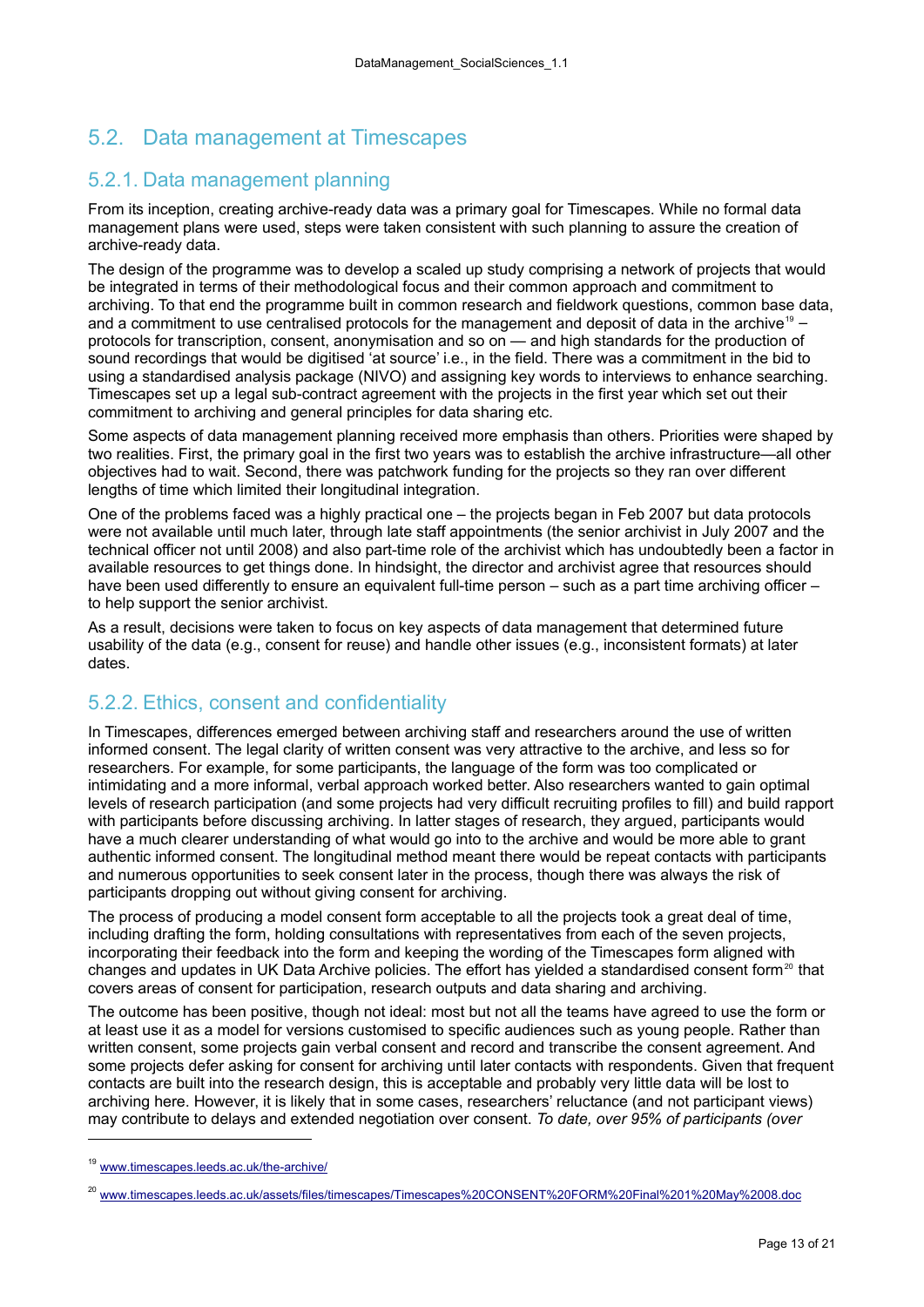<span id="page-13-0"></span>*150) asked have agreed to have their data archived.* It may seem that a simple solution would be to mandate use of the form but this is neither easy nor optimal. It is politically difficult to impose this kind of mandate as the programme provides considerable autonomy – intellectual and financial – to the seven projects. Moreover, even if it were possible, it would be antithetical to the collegial culture of research and of this research team in particular.

A set of anonymisation quidelines<sup>21</sup> was drafted for projects to follow with instructions about which content to anonymise and formats for doing so. The system had to be easy to read, easy to teach to transcribers (some projects works with pools of transcribers and have little or no control over their quality),. This negotiation also took a very long time and in some cases, teams had to start using earlier versions of the guidelines that later changed (the earlier version atte[mp](#page-13-1)ted to use TEI tags for mark-up, but this was found to be too difficult for many of the transcribers). These "mid-stream" revisions created some difficulties: researchers found the changes hard to follow, some used the older (more labour-intensive) guidelines and felt they wasted valuable project resources. In sum, there is a far higher degree of diversity in anonymisation than is ideal. However, given other priorities, it was decided revisions could be made at a later time if resources permitted.

#### 5.2.3. Data copyright and IPR

Most of the research materials have been created by the research team, and thus researchers have copyright. Exceptions are items such as participant-produced video, family photos, etc. In the deposit form that researchers sign, they are asked to have clear copyright to any materials they deposit. In addition, the consent form asks participants to transfer copyright to the researcher.

#### 5.2.4. Documentation and metadata

Timescapes developed uniform documentation and metadata procedures to ensure coherence in data archiving. In building a schema for Timescapes, UK Data Archive standards were a starting point. The study description and catalogue record created at the UK Data Archive for each dataset follow the international standard for social science data, the Data Documentation Initiative (DDI) and are supported employing eXtensible Mark-up Language (XML). The study metadata is also mapped to the Dublin Core standard, and is compliant with the Open Archives Initiative (OAI) and Z39.50 for metadata harvesting and sharing. The Timescapes metadata schema<sup>22</sup> has been produced by the project's technical officer in consultation with Leeds Library staff members.

A set of baseline metadata elements has been created that will be used to support the creation of data subsets and to enable advanced searching. Additional descriptive metadata also includes very detailed information about the subject ([pe](#page-13-2)rsonal characteristics, employment, education, living arrangements and so on). An XML schema is in development that will be used to capture this metadata. Importantly, this metadata is being collected to comply with variable definitions and coded responses used in the British Household Panel Study (BHPS). This attention to comparability assures that the extensive individual level quantitative data will be available for comparing cases within Timescapes (peoples' experiences over time).

It was initially intended to capture both the descriptive baseline metadata and the detailed metadata using the form capabilities of DigiTool during the deposit process. However due the complex nature of the metadata and the large number of elements it was not possible to create a usable form that we could reasonably expect a researcher to use. This led to the use of the Microsoft Infopath software to create the form-based input system that will produce an alternative form and interface to capture this metadata. The form will be used initially by the central Timescapes team with the potential to deploy the form on a webbased system so that the project researchers may use the form independently.

Additionally software is being developed to manage the process of capturing metadata using the InfoPath form and to collect the information that is required to support access control to the objects in DigiTool. This information describes whether data can be made public or is accessible only to defined groups of authorised individuals, and if there are any constraints on when the data can be made available (e.g., embargo).

A central focus of activity has been efforts to gain the engagement of researchers in collecting and providing metadata. One activity has been to provide a transcription template with a cover page of selected metadata fields. Researchers are also collecting much of the metadata described above in spreadsheets and databases that can be imported into DigiTool. Although there is some redundancy in metadata collection, these systems allow the researchers to work in the applications with which they are most comfortable. Additionally, the research team was actively involved in defining the expanded set of baseline descriptive metadata (e.g., age, gender, marital status, etc.) that will be collected about each participant.

<sup>&</sup>lt;sup>21</sup> www.timescapes.leeds.ac.uk/assets/files/timescapes/Timescapes%20Anonymisation%20Guidelines%2018Aug08%20in%20use.doc

<span id="page-13-2"></span><span id="page-13-1"></span><sup>&</sup>lt;sup>22</sup> www.timescapes.leeds.ac.uk/assets/files/timescapes/mdspec.xsd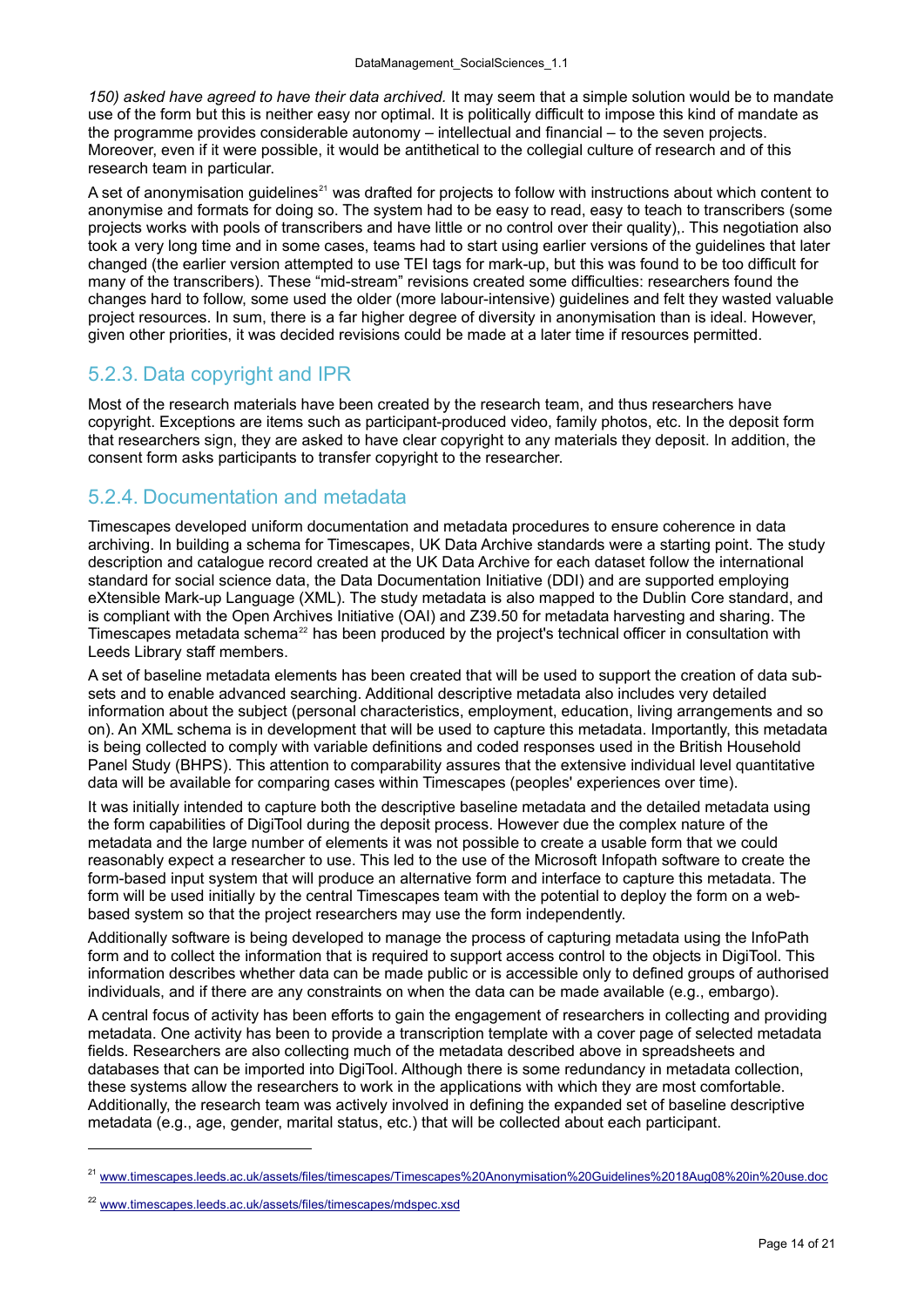<span id="page-14-0"></span>The extent of documentation will be determined by each project. All researchers have been strongly encouraged to include diverse documentation, including field notes, researcher diaries, analytic memos, CAQDAS files, etc. In some cases, special conditions (exemplars or researcher-edited notes), are being prepared so that even if full documents are not available, examples will give subsequent researchers insights into the data collection procedures followed. One very rich source of material is a collection of papers about doing fieldwork for Timescapes (including one about the experience of preparing data for the archive): *WP2 — Conducting Qualitative Longitudinal Research: Fieldwork Experiences — January 201023.*

#### 5.2.5. Data formats and transcription

The archive team has done a light touch monitoring of formats used. Most of the data arriv[e](#page-14-1)s for ingest in expected formats (.doc, .tif). Advice is provided early in the project about preferred audio and video formats, attempting to ensure that preservation versions are created. In some cases this led to difficulties as teams sought cheaper, proprietary audio equipment when the archiving team recommended more expensive equipment capable of preservation-quality recordings for audio and video. Inevitably, there have been compromises on quality in some cases.

Early in the project, the archive team defined a set of transcription guidelines<sup>24</sup> accompanied by an exemplar which provided a consistent and standard format for transcriptions. This model specified a level of conformity required for digital preservation while not being unnecessarily prescriptive. The model also attempted to meet diverse requirements: easily explained to transcribers, usable for direct analysis by researchers, readable in hard copy, compatible with qualitative software applications, and [su](#page-14-2)itable (or easily adapted) for web publication and preservation. There are several sections of the exemplar: a cover page that contains project, interviewee and interview details; a header that contains collection and interviewee identifier information and appears on every page; and the body of the transcription. If projects did not capture metadata in other places, the archive team used these transcription cover pages to capture essential metadata.

#### 5.2.6. Storage, back-up and security

Projects manage local storage and back-up at their own institutions, as well as their own version control of data files. The issue of changes in longitudinal data versions has been noted, but no specific plan is in place as yet.

Projects manage local security. The archive team has provided procedures for secure data transfer (after some projects used email) such as CD by registered courier, File Transfer Protocol (FTP), and encrypted email. Such procedures are recommended for other file transfer (such as to transcribers) but no monitoring is done.

The Timescapes Archive is hosted at an institutional repository at Leeds, LUDOS. The LUDOS system is hosted on a fully redundant hardware architecture consisting of two primary servers with automatic failover between the servers. The storage is provided by a managed Storage Area Network that gives RAID Level 5 storage with replication across storage across the University campus. Backup and restore is provided by a fully automated tape based system.

Data preparation for ingest into the archive is conducted on local PC's using the Managed Storage System (mSTOR) provided by the University for the Storage of the data and the associated Submission Information Packages. mSTOR provides fully redundant and replicated storage across the campus network with full backup and restore on a nightly basis. Local version control, using SubVersion, is used to manage the day to day creation of the SIPs and to store intermediate files during the ingest process.

#### 5.2.7. Rights management

l

Timescapes has a rights management framework under which materials are deposited, preserved and disseminated to users. The 'Depositor Licence' specifies the rights and responsibilities of the depositor and the Timescapes archive. The 'User Terms and Conditions' requires users of the data collection to respect confidentiality and not to disseminate any identifying information and has contractual force in law. In addition to these standard protections, depositors can impose bespoke conditions on uses of, and access to, data. For especially sensitive research data, additional restrictions may be imposed beyond the standard license. Data access authorisation may be required from the data depositor prior to release of the data or sensitive data may be placed under an embargo for a given period of time. This is decided on a case-by-case basis in dialogue between the Timescapes Archive team and the data depositor.

<sup>&</sup>lt;sup>23</sup> www.timescapes.leeds.ac.uk/assets/files/WP2\_final\_Jan%202010.pdf

<span id="page-14-2"></span><span id="page-14-1"></span><sup>&</sup>lt;sup>24</sup> www.timescapes.leeds.ac.uk/assets/files/timescapes/Transcription\_guidelines\_and\_model\_23July08\_current.doc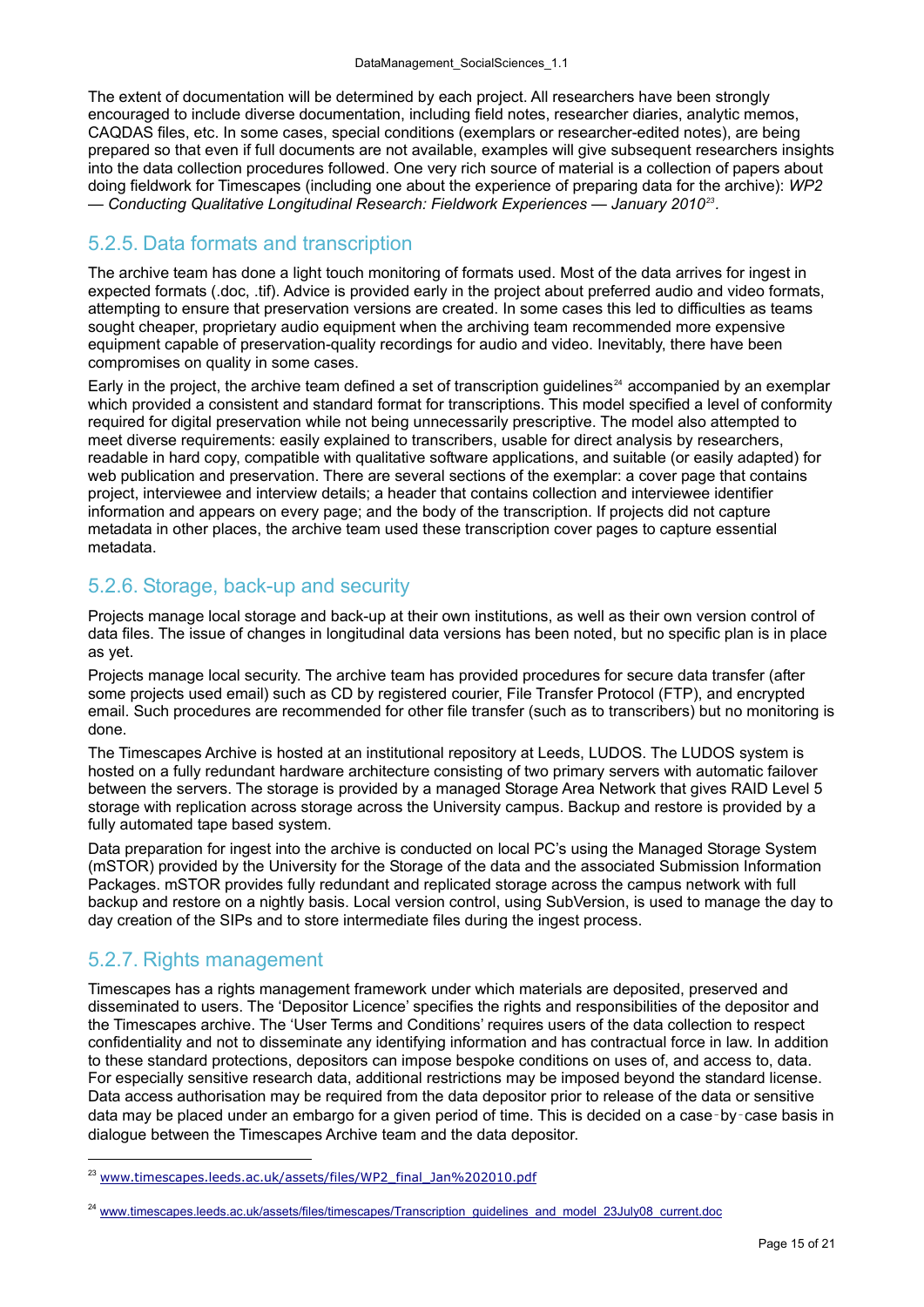<span id="page-15-0"></span>This degree of access control is essential for 'hard to anonymise' and other sensitive data. Data vary in how amenable they are to these procedures. Visual data, for example, can be technically altered (e.g., digitally blurred faces), but at high cost to the integrity and quality of the data. Similarly, qualitative longitudinal data is challenging to anonymise, even textual transcripts, as the accumulation of personal, geographic, and other details over time becomes more disclosive than most cross‑sectional interviews. The Timescapes Archive is using a system of four levels of access that will permit each file in the collection to be assigned a unique access group: public, registered users who sign a standard licence, users approved on a case‑by‑case basis, or embargoed.

#### 5.2.8. Conclusion and lessons learnt

Although it is premature to do an extensive evaluation of the stakeholder model and the data management practices particular to it at this early stage, such an evaluation is being planned as one of the final programme outputs. However, some interim lessons and reflections are possible.

The total time burden of data issues clearly became too great on researchers – they were simultaneously being asked to: help with archive design, co-design template, conduct primary research and analysis, prepare data for archiving, and anticipate reuse. However, there did not seem to be another way to get researcher engagement; and proceeding without researcher participation might have produced a greater back-lash.

At the point of data preparation and deposit, the issue emerged of 'exposure of researchers', whereas until then protection of participants had been at the forefront. When data had to be sent to the archive, concerns about exposure arose:

- **fear of revealing 'other than textbook perfect' ways of working.**
- consequences fall far more heavily on early career researchers, who are usually the ones doing primary data collection and data preparation for archiving
- possible consequences for quality of data, e.g. in the form of sanitised accounts, self-censorship during interview (asking less probing questions)

Some of these concerns have been addressed by strengthening access control system, publishing and archiving parallel accounts from researchers and showcasing all the work and skill that goes into collecting and preparing data for archiving.

There is also a changing ethos in that datasets become part of research outputs and should be just as open to scrutiny as other kinds of outputs and should also be subject to the same strong ethics of building on existing scholarship and fieldwork without doing harm. This should be part of professional development and should not therefore become an excuse not to archive. There is still a long way to go to promote that ethos and Timescapes has been the test bed for it, but inevitably it can not happen all in one go.

Ethics issues and debates have been intense and involved many meetings, calls, etc. One example is the problem of internal confidentiality – concern about family members being able to get hold of data. It has been discussed and where data are very sensitive, they are being deposited only under condition of depositor approval for reuse.

Phasing of projects had huge implications. At the beginning, some projects were ready to do data management planning, whilst other projects had not even started hiring. As Timescapes concludes, it may be harder to get final information, such as detailed documentation, from the projects that finish early.

In sum, a preliminary assessment would have to acknowledge that even with dedicated project funding, strong leadership, and support services, significant challenges arose in creating archive-ready data. These challenges must be viewed in context: the data being collected by Timescapes represent hard-to-archive materials: sensitive, confidential, hard-to-anonymise, and so on. That said, the enthusiasm for data sharing from most of Timescapes' participants is noteworthy and nearly all of the researchers strongly support the archive and are pleased their data are both safe and sharable.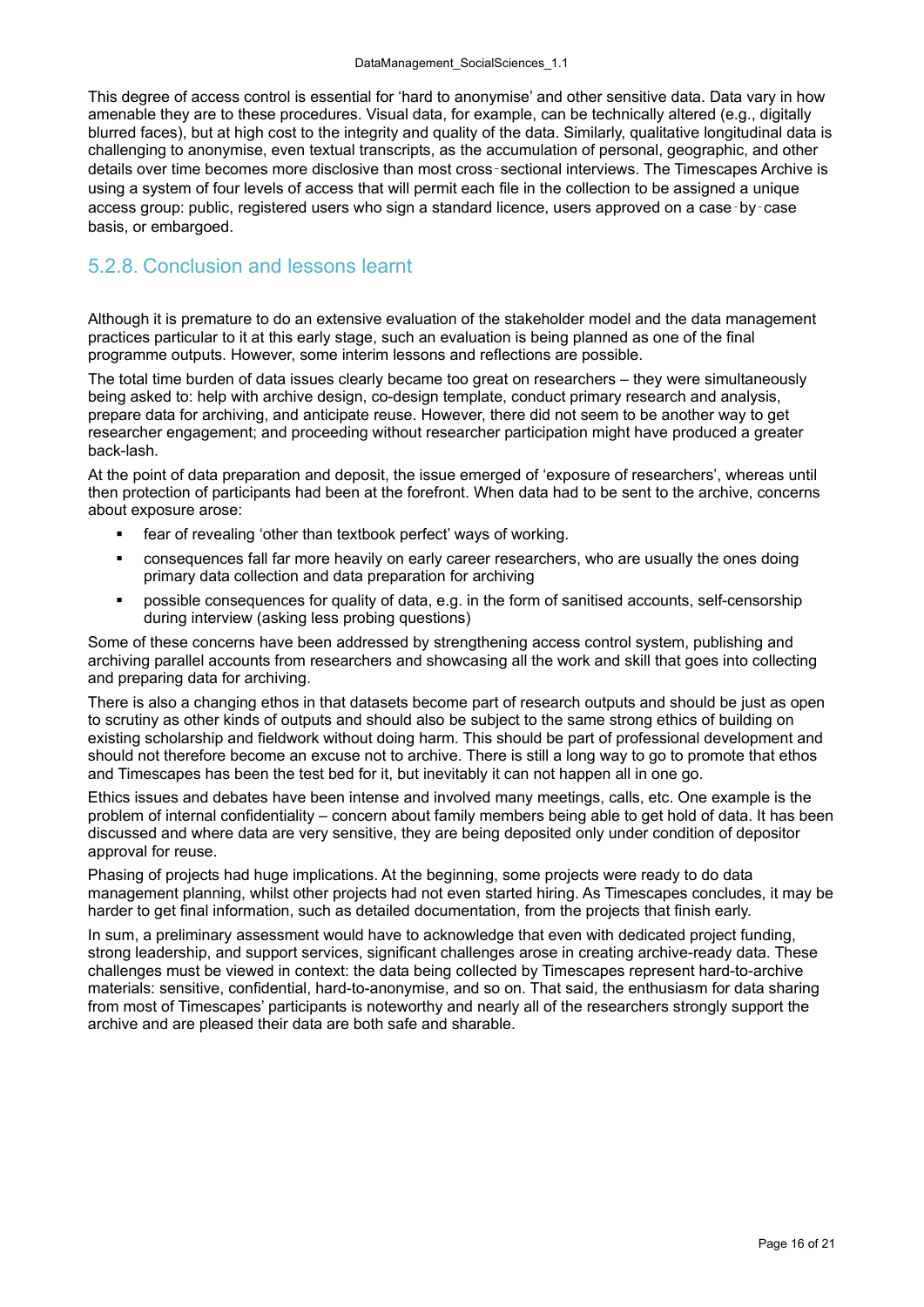### <span id="page-16-0"></span>5.3. Data management in the TLR programme

Despite the ESRC data policy to offer all data, there was no central steer from the TLRP director about sharing or archiving data; it was never a priority for the programme. There were the usual concerns about IPR and consent. The UK Data Archive did organise a TLRP Research Capacity Building network workshop on creating and managing data in 2003. Although the Programme did appreciate that data management was an area in which capacity building was needed, attendance by TLTP researchers was limited. Again, at the time, it was not seen to be a priority area for researchers who had their own established methods of undertaking team-based qualitative research.

In the TLRP, projects could use a Sakai Virtual Research Environment (VRE) to support collaboration activities. One project used the VRE effectively as a digital repository, uploading raw data, transcripts, and to support collaborative writing. Another project surveyed 10 research projects around the UK who were using the VRE to support their research and these were found to be using various VRE functions very differently. For example, some used their VRE as a lock-down repository with strict administrative control over uploading content, whereas another used it more for discussion space. Another project with confident web developers on the team developed a custom content management system, which was an early semantic web prototype. It has sophisticated fine grained access control so that the team and stakeholders could all access project materials. Local authorities, schools and researchers could see different versions of findings – which were accordingly anonymised - findings were aggregated in different ways. The evaluation of the project concluded that the best way of using VREs was to view them as a project lifetime tool and to provide them as a skeleton workspace and let the research groups configure them for their own needs. Longer term archiving or sharing of materials in the VRE was never considered.

To date 7 data collections from TLRP project have been archived at the UK Data Archive (3 still to be deposited) and 3 into UKDA-store, with a further 8 collections due to be self-archived into UKDA-store.

#### 5.4. Data management in ESRC centres

Research centres, in the same way as individual grant holders, receive ESDS advice and guidance on creating and managing data. Various centres have had an ESDS visit when the centre starts, to discuss data requirements under the ESRC data policy.

The responsibility for data management in most of the research centres we studied lies generally with individual researchers and projects. Due to the nature of research, this responsibility generally lies with more junior researchers who typically collect, process and analyse research data. Also complying with the requirements of the ESRC data policy (i.e. making data available for archiving) is seen as a responsibility for individual researchers. Centres largely rely on researchers' own good data management practices. This is not necessarily true for other data-centric ESRC centres such as the Institute for Social and Economic Research and the Centre for Longitudinal Studies, whose centralised data management practices and set-up are highly sophisticated.

Research centre directors raised the problem of trying to integrate different research approaches into coherent data management policies at the centre level, with centres consisting of a multitude of researchers and often various institutions. All centres are established on a basis of innovative interdisciplinary research. These disciplines also bring different methodological and epistemological traditions and attitudes towards collecting, managing, sharing and re-using data. Changes of research staff, support staff and even directors may mean that data-related procedures may not always be followed through consistently throughout the lifetime of a centre.

Centres that receive a second 5-year ESRC grant have their data archiving obligations deferred until the end of the 2<sup>nd</sup> grant. This means that 10 years may pass before data need to be archived, which may make it difficult to keep track of data from early in the centre's research.

All research centres obtain external funding from other sources, besides the core ESRC grant. Whilst the ESRC mandates data archiving, other funders may have different or no data requirements. For various projects it is not always clear where the ESRC data policy applies and where not. For one centre, the total funding was still administered by ESRC, despite significant external funding being contributed.

There is a belief that the ESRC needs to provide data-related support and advice early in the lifecycle of a centre and of research projects. One centre stated that during contract negotiations with the ESRC it would be useful to involve the UK Data Archive to advise on data management issues, as such early planning of data management would ensure better returns for ESRC funded reusable data.

Whilst some interviewees expressed scepticism over archiving and reuse of research data, there was no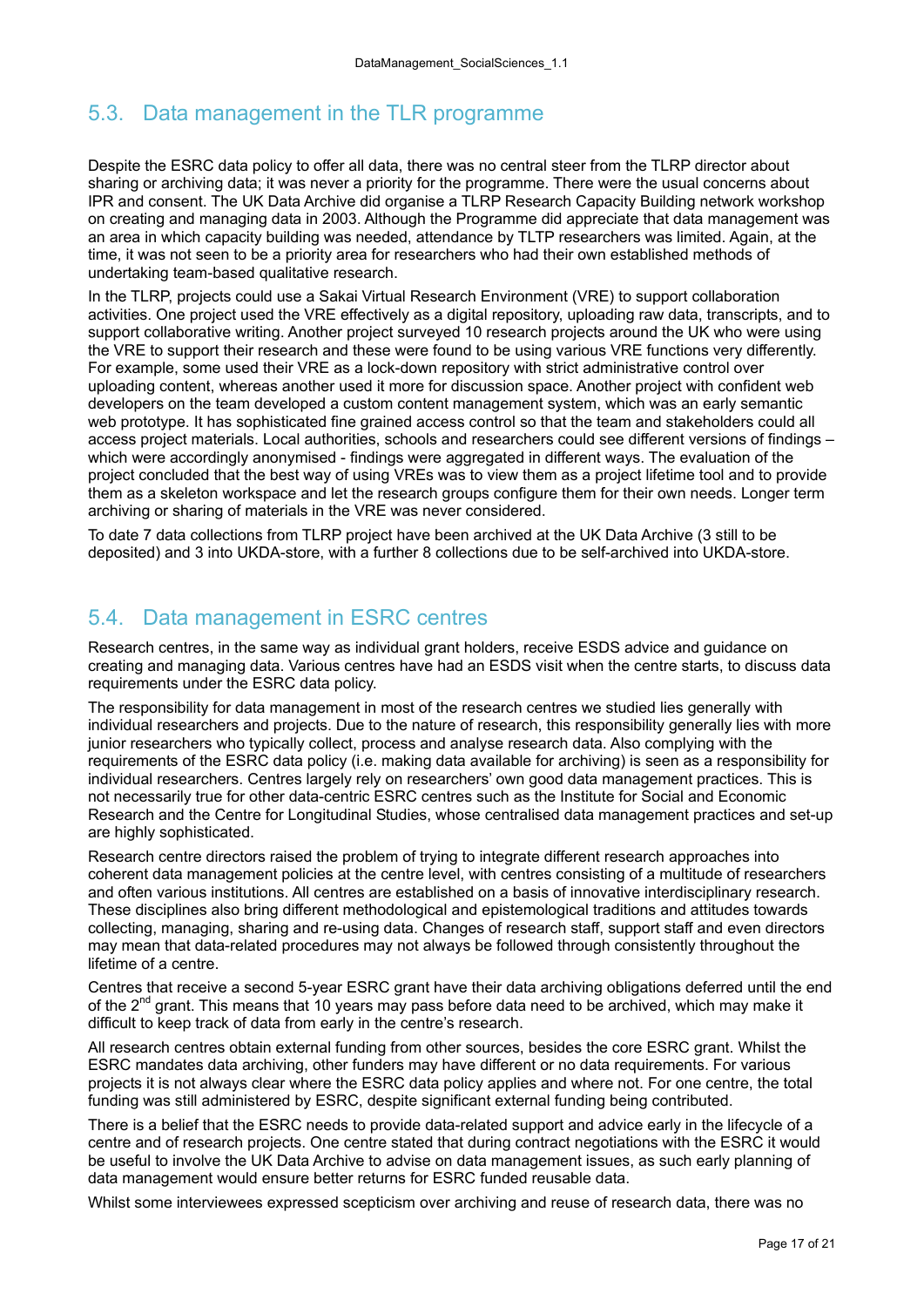<span id="page-17-0"></span>doubt over the usefulness of good data management. There was, however, a widespread unawareness of what data management consists of, what may be required of researcher, and which resources may be available to support researchers. Centres would like to be able to embed data management as a routine simple and straightforward process and to change researchers' existing practices with as much incentive and little coercion as possible.

#### 5.4.1. Data management planning

Although no centre uses data management plans as such, centres address data management planning aspects in different ways and at different stages of the research process. Data management planning is to some extend applied as part of the ethical review process at the start of research. During ethical review researchers typically address ethical aspects of data management as well as anonymisation strategies, and possibly data storage and security. Some researchers and directors indicate that participating in the current DMP-ESRC project was a useful stimulus to think about aspects of data management planning they had yet to consider.

Data management is mostly not costed into centre grant proposal. Especially where data need to be anonymised or require considerable preparation prior to archiving, this is seen by some centres as a significant cost that may require additional funding.

In two centres, the centre management group (director and seniors) takes on a role of overseeing data management aspects as part of their research coordination role (e.g. implement data guidelines, policies, deal with ethical issues). These centres state a keenness to embed good data management practices within the centre, especially amongst PhD students and young researchers.

One centre has a researcher with a part-time data management role with responsibility for making researchers aware of data issues such as ethics, data security, copyright and anonymisation; being a point of contact for data management support researchers may need; and ensuring that researchers complete dataset log records as a basis for a centre-wide inventory of research data. The inventory ensures that the centre's research data are recorded and that ownership of datasets is established.

In some centres administrative staff fulfils a data management role and may develop centre policies, act as a point of contact for researcher queries on data management policies or procedures, coordinate e.g. interview transcription, maintain an intranet resource for data-related guidelines or keep logs of centre publications and dissemination activities.

Two centres stated a keen wish to establish a good management system for shared access to data for the purpose of archiving at the end of the centre's life, but also to facilitate sharing and awareness of data within the centre.

#### 5.4.2. Ethics, consent and confidentiality

All centres have their research activities go through ethical review, mostly through an institutional Research Ethics Committee (REC) at the host institution of a centre, project or principal investigator. Ethical review is mostly carried out at project-level. One centre has gained centre-level ethics approval from the institutional REC, with ethical review of individual projects undertaken by the centre's research management committee, with regular discussion with and reporting to the REC as new research activities are initiated. Ethics policy is under review in two centres in response to the ESRC's reviewed Framework for Research Ethics 2010.

Sometimes researchers have to follow additional ethical review procedures, e.g. via National Health Service (NHS) research ethics committees. Such committees apply medical ethics standards and may require the destruction of data at the conclusion of a project. Even though the ESRC requirement is for anonymised data to be offered for archiving, it can still be difficult to reconcile this when securing ethical approval.

Some researchers perceive that it may be difficult to get permission for data archiving through university RECs in light of data protection and freedom of information concerns (although there were no real cases to support this perception). However, it may mean that researchers opt not to mention data archiving or gaining informant's consent for data sharing during ethical review, to avoid delays in ethical approval.

The heterogeneous character of research disciplines and practices across centres means that usually a diversity of informed consent procedures and agreements may be used. No centre had a standard consent form for use across its research projects, although there may be standardised wording for consent forms, or researchers may adapt exemplar forms provided by other researchers within a centre or from the UK Data Archive.

Consent may be gained by using a consent form or verbally, either at the start of research or negotiated throughout the research. E.g. for elite interviews the interviewee's approval of notes or a transcript may act as granting consent.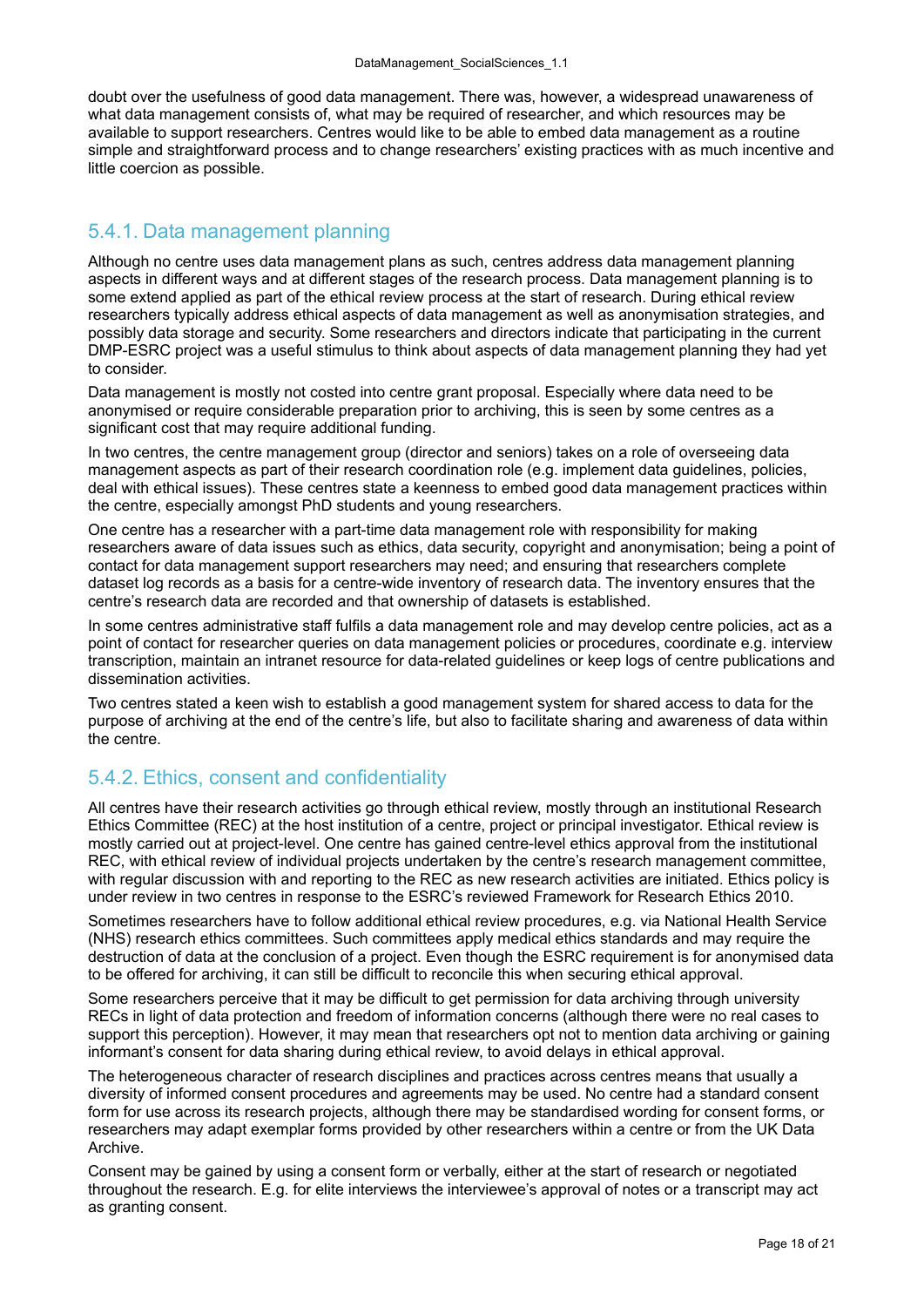<span id="page-18-0"></span>It is not yet a widespread practice amongst researchers to gain informed consent for research data to be archived at the end of a project. Only researchers who have previously offered data to the UK Data Archive and have therefore been made aware of the need for consent to be able to archive data (especially for qualitative data) do consider this during consent procedures. Researchers interviewing elite public or private sector respondents felt that discussing data archiving could introduce complications that could prevent gaining access to such persons, or could compromise the quality of interviews.

Confidentiality of research data within a centre may range from data that require very strict confidentiality conditions to data that can be made publicly available. For certain data only anonymised data may be shared across the centre, with raw data strictly protected by researchers

For qualitative research data, especially in the case of elite interviews, anonymisation is seen as very costly and often difficult to apply. There is also a lack of awareness as to what the conditions for re-using archived data entail, with at times a perception that data held by the UK Data Archive are made publicly available and researchers unaware of the access restrictions the Archive can implement to protect sensitive data.

#### 5.4.3. Data copyright

Overall there exists little certainty over who exactly owns copyright over research data, the individual researcher, the centre or the institution. This may be complicated when researchers leave a centre and expect to take data along.

Researchers using secondary data are at times uncertain over data ownership. There was uncertainty as to what could be done with data obtained under licence when that licence or the project funding came to an end. There may equally be uncertainty over intellectual property rights when existing data are collated and significantly enhanced.

Many centres obtain external funding, besides core ESRC funding for the centre. There may be questions over what counts as core or externally funded research and how data ownership may be defined.

Some researchers believe that data being publicly available, particularly on the internet, are free of copyright, without considering the implications this could hold for archiving or even research use itself.

#### 5.4.4. Describing, contextualising and documenting data

In general researchers produce their own contextual information and documentation for data, mainly for publication requirements. As a consequence, documentation may vary from project to project.

Some centres have facilities for conducting in-house data entry and transcription or facilitate the transcription of interviews centrally.

At a minimum centres keep a log of outputs for reporting to ESRC, but not always a log of datasets held or information about datasets.

At an early stage one centre had considered a central data inventory of all projects. In practice this did not work, as creating records for data collections required time and resources that were not available and researchers from different disciplines were unsure what information to include in a record.

#### 5.4.5. Data formats and software

Researchers generally use familiar and default file formats. NVivo is widely used for analysis of qualitative data. Interviews and notes are generally transcribed into MS Word documents. Spreadsheet data are organised in MS Excel format and MS Access databases. Quantitative survey data is usually organised in SPSS and Stata formats. Little awareness exists for audio and visual data of the types of existing formats or the implications of using proprietary formats or lossy file types for long-term validity of data, particularly in the case of audio where digital voice recorders were used.

One centre has a guidance document which includes advice on open source and preservation-friendly formats based on UK Data Archive advice.

#### 5.4.6. Data storage, back-up and security

Data storage, access regulations and security are generally left to researchers to organise. Researchers store data on university drive space, but may not be sure how this space is managed by their institution. Back-up of data held on servers is assumed to be carried out by the university, although many researchers also do ad-hoc back-up and storage using varying devices – CDs, email, flash drives, external hard-drives, and by storing original paper copies of measurements and questionnaires.

Data storage and sharing problems may exist when researchers are working remotely or in the case of cross-institutional collaborations. In centres that have no collaborative software it is difficult to gain access to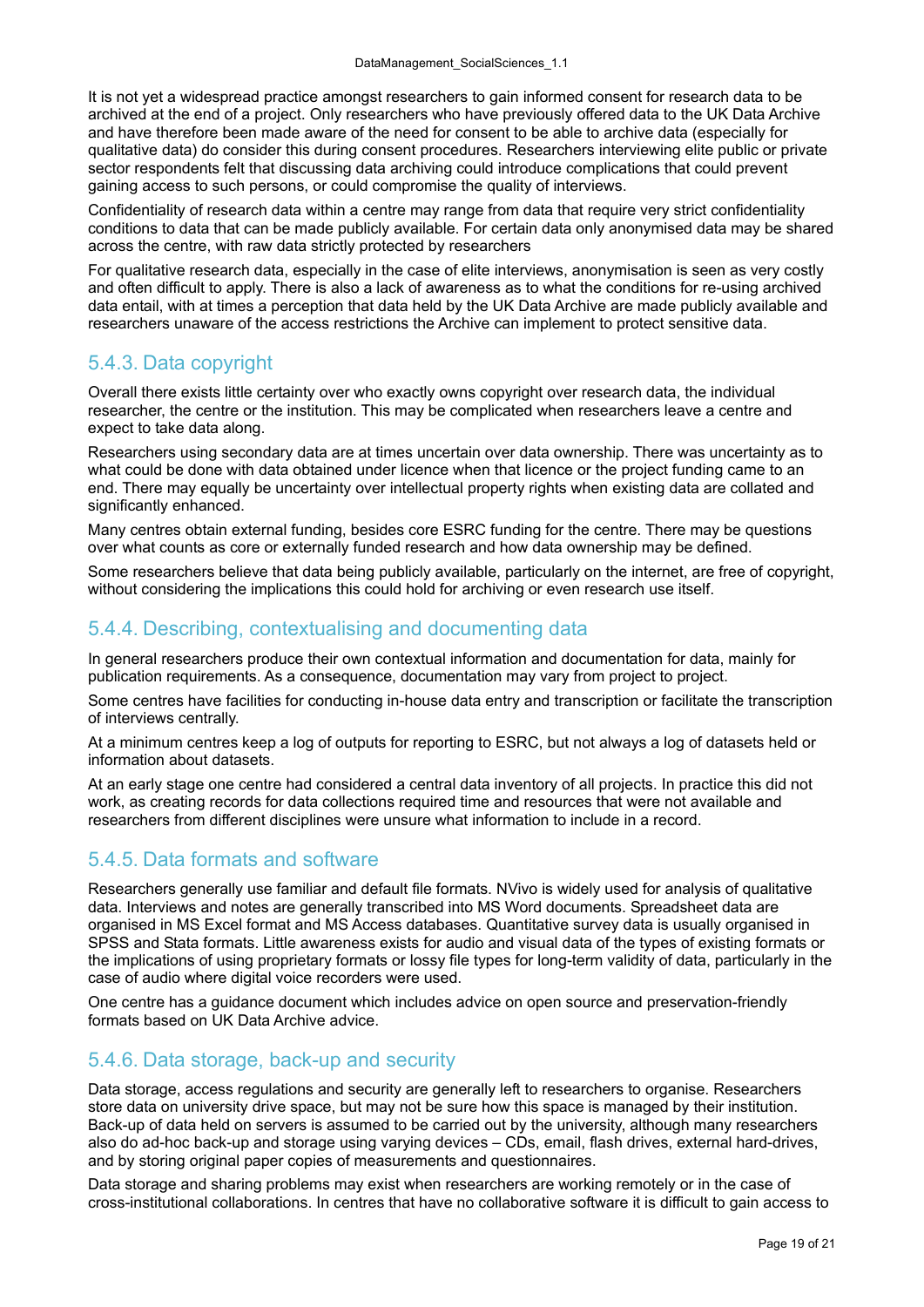a shared drive away from the university. In one centre, the clustered nature of a centre's research interests means that there is strong exchange of data between individual researchers (e.g. for co-publishing). However this is not a formalised process of centralising or exchanging data at the centre level.

Some cross-institutional collaborative centres have adopted collaborative software platforms, such as Microsoft SharePoint and Microsoft Groove (now SharePoint WorkSpace). One centre uses SharePoint to store and share documentation and data, although in practice not all centre data are held there. Another centre is using MS Groove, which was found to be the best way to store quantitative data in a way that would allow the research team access across institutions and remotely. MS Groove stores anonymised data in one location (unanonymised data is stored offline) and researchers have access by invitation, with permissions granted by the principal investigator. The system is password protected with a user password (not a university password) and provides a form of version control.

University PCs are always password protected. Few data are encrypted. Staff outside of research teams typically has no access to data. This is due to concerns over the intellectual property rights (publications), possible misinterpretation and time and effort required to explain the dataset to users.

Keeping track of datasets may be made difficult by researcher mobility; for example, there have been cases in one centre where it has obtained datasets under licence or funded creation of datasets, but the data has been taken by researchers when they leave. However, this centre now has a system in place to manage the location and ownership of data.

Data may be transmitted between researchers and/or between home and institution via email, CD, flash drive; as well as through file sharing services (e.g. YouSendIt).

One centre asks each project to identify a 'data keeper' and to identify a back-up source. Another centre keeps master copies of files in a secure server area.

No researcher had clear understanding of requirements to, and strategy for, destroying data and documentation at the end of a project. Some researchers felt there may be institutional policies on retaining data, but could not recall specifics. Otherwise, the assumption was the researcher would retain data indefinitely. No researcher or centre had a destruction strategy in place.

#### 5.4.7. Conclusion

- Many aspects of data management are not centralised or coordinated by a centre director, but are generally the responsibility of individual researchers. Some centres have centralised certain data management responsibilities under the auspices of a management committee or centre manager.
- Irrespective of whether or not researchers plan to share research data, good data management is considered to be an important issue, yet researchers are not always sure what may be needed.
- Researchers indicate that they want easy, practical and trustworthy solutions they can embed into research activities, rather than a range of guidelines or suggestions from which to choose.
- Current practice indicates that a gap exists between the start and conclusion of centres where data management and data policy obligations are not considered. At the start good intentions are put in place and data management may be planned as part of ethical review. At the end of a centre contract data are being prepared for archiving. In between, ongoing data management may be forgotten amongst the diversity of research activities, resulting in much extra time and effort needed to record and prepare research data for archiving. This is not made easier by the fact that the requirement to archive data may only be 10 years after the start of a centre's research.
- Data management needed to make data shareable is often not costed into grants by centres.
- A variety of sources of research funding brings with it diverse data sharing requirements
- Centres need solutions for easy file sharing, either for cross-institutional collaborations, or for remote working
- Some data management planning is done as part of ethical review.
- The perception that data sharing may be considered unfavourable by a REC and cause delays in approval means some researchers avoid considering data sharing.
- The lack of awareness about the role data archives can play in providing secure access and safeguards to archived data means that researchers believe that sensitive or confidential data cannot be archived and therefore do not consider data archiving during e.g. consent procedures.